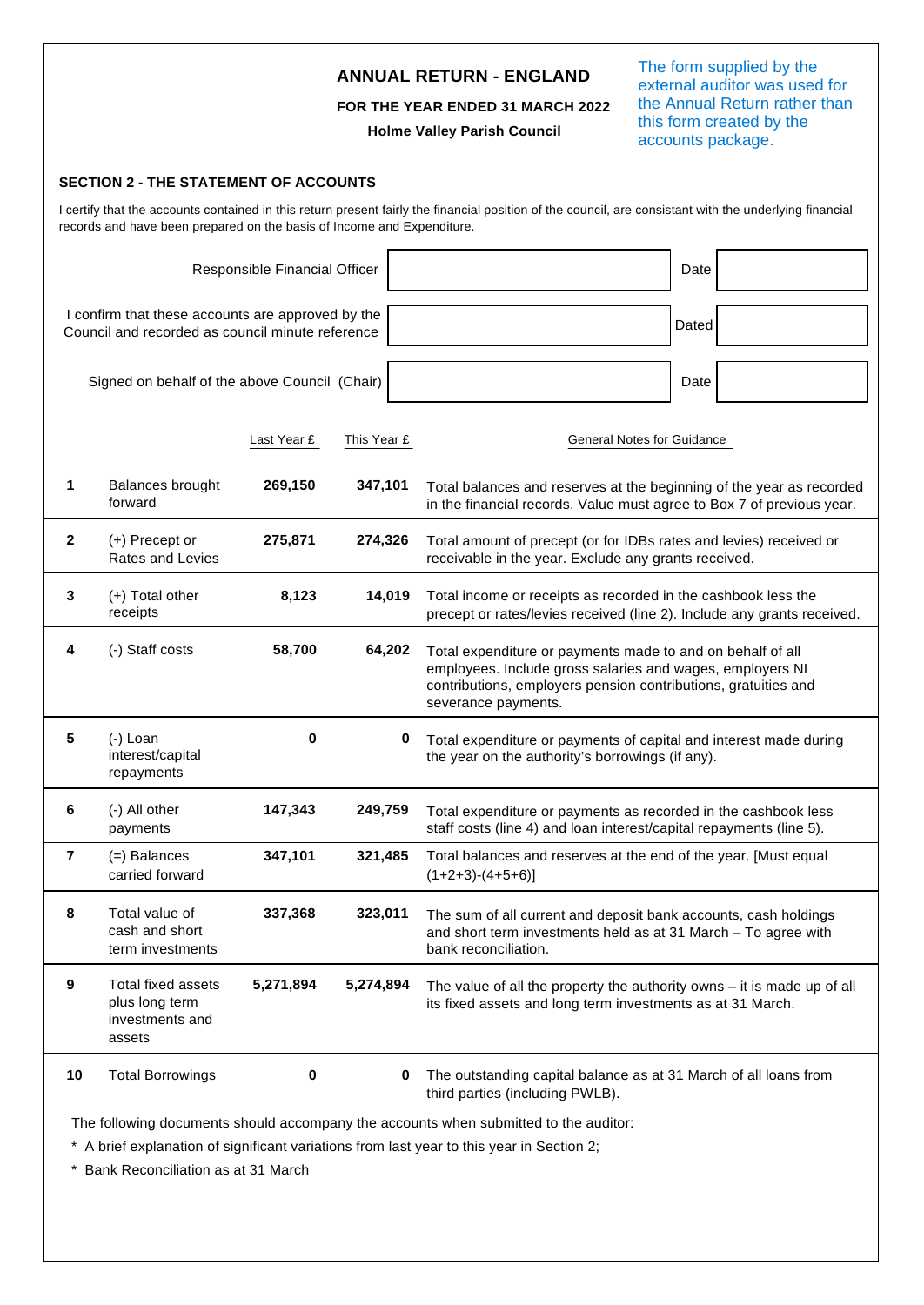## **Working details for ANNUAL RETURN - Year ended 31 March 2022**

|              |                                              | Last Year £ | This Year £ |      | Code and Centre     | Code Description                                                                                                                              |
|--------------|----------------------------------------------|-------------|-------------|------|---------------------|-----------------------------------------------------------------------------------------------------------------------------------------------|
| 1            |                                              | 107,493     | 187,274     | 310  | $\Omega$            | <b>General Reserves</b>                                                                                                                       |
|              |                                              | 19,820      | 5,000       | 320  | 0                   | <b>EMR Sub-Contractor Services</b>                                                                                                            |
|              |                                              | 37,808      | 5,000       | 321  | 0                   | <b>EMR Legal Advice Contingency</b>                                                                                                           |
|              |                                              | 3,750       | 5,000       | 322  | 0                   | <b>EMR CCTV</b>                                                                                                                               |
|              |                                              | 57,563      | 9,723       | 323  | $\Omega$            | EMR Com Asset-Others in Valley                                                                                                                |
|              |                                              | 12,181      | 0           | 324  | 0                   | <b>EMR Neighbourhood Planning</b>                                                                                                             |
|              |                                              | 29,484      | 19,789      | 325  | 0                   | <b>EMR Election Fund</b>                                                                                                                      |
|              |                                              | 1,051       | 2,000       | 326  | 0                   | <b>EMR Defibrillator Special Resr</b>                                                                                                         |
|              |                                              | 0           | 10,000      | 327  | 0                   | <b>EMR Covid Response - HCHCT</b>                                                                                                             |
|              |                                              | 0           | 13,315      | 328  | 0                   | <b>EMR Covid Response - HVCMA</b>                                                                                                             |
|              |                                              | 0           | 30,000      | 329  | 0                   | EMR Holmfirth Civic Hall (capi                                                                                                                |
|              |                                              | 0           | 15,000      | 330  | 0                   | <b>EMR Office/Meeting Room</b>                                                                                                                |
|              |                                              | 0           | 5,000       | 331  | 0                   | <b>EMR Gartside Building</b>                                                                                                                  |
|              |                                              | 0           | 30,000      | 332  | 0                   | <b>EMR Honley Library</b>                                                                                                                     |
| 1            |                                              | 0           | 10,000      | 333  | $\Omega$            | <b>EMR Holmfirth Tech</b>                                                                                                                     |
| 1            | Balances brought<br>forward                  | 269,150     | 347,101     |      |                     | Total balances and reserves at the beginning of the year as recorded<br>in the financial records. Value must agree to Box 7 of previous year. |
| $\mathbf{2}$ |                                              | 275,871     | 274,326     | 1076 | 100                 | Precept                                                                                                                                       |
| 2            | $(+)$ Precept or                             | 275,871     | 274,326     |      |                     | Total amount of precept (or for IDBs rates and levies) received or                                                                            |
|              | <b>Rates and Levies</b>                      |             |             |      |                     | receivable in the year. Exclude any grants received.                                                                                          |
| 3            |                                              | 3,248       | 3,230       | 1078 | 100                 | <b>Special Expenses Grant</b>                                                                                                                 |
| 3            |                                              | 200         | 33          | 1090 | 100                 | <b>Bank Interest</b>                                                                                                                          |
| 3            |                                              | 2,075       | 2,865       | 1092 | 100                 | <b>Toilets Donations</b>                                                                                                                      |
| з            |                                              | 868         | 2           | 1095 | 100                 | Other income                                                                                                                                  |
| 3            |                                              | 0           | 2,100       | 1100 | 300                 | Neighbourhood Plan-Grants                                                                                                                     |
| з            |                                              | 240         | 240         | 1200 | 100                 | <b>Allotment Rents</b>                                                                                                                        |
| 3            |                                              | 742         | 4,848       | 1250 | 100                 | Garside Building                                                                                                                              |
| 3            |                                              | 50          | 0           | 1260 | 100                 | <b>Memorial Bench Donations</b>                                                                                                               |
| 3            |                                              | 700         | 700         | 1300 | 100                 | Garage plot income                                                                                                                            |
| 3            | (+) Total other                              | 8,123       | 14,019      |      |                     | Total income or receipts as recorded in the cashbook less the                                                                                 |
|              | receipts                                     |             |             |      |                     | precept or rates/levies received (line 2). Include any grants received.                                                                       |
| 4            |                                              | 50,486      | 50,369      | 4000 | 110                 | <b>Salaries</b>                                                                                                                               |
|              |                                              | 8,214       | 13,156      | 4000 | 450                 | <b>Salaries</b>                                                                                                                               |
|              |                                              | 0           | 304         | 4005 | 110                 | Employer's N.I                                                                                                                                |
|              |                                              | 0           | 37          | 4005 | 450                 | Employer's N.I                                                                                                                                |
|              |                                              | 0           | 264         | 4010 | 110                 | <b>Employer's Pension</b>                                                                                                                     |
|              |                                              | 0           | 72          | 4010 | 450                 | <b>Employer's Pension</b>                                                                                                                     |
| 4            | (-) Staff costs                              | 58,700      | 64,202      |      |                     | Total expenditure or payments made to and on behalf of all                                                                                    |
|              |                                              |             |             |      | severance payments. | employees. Include gross salaries and wages, employers NI<br>contributions, employers pension contributions, gratuities and                   |
| ${\bf 5}$    | $(-)$ Loan<br>interest/capital<br>repayments | 0           | 0           |      |                     | Total expenditure or payments of capital and interest made during<br>the year on the authority's borrowings (if any).                         |
| 6            |                                              | 616         | 771         | 4060 | 110                 | <b>Staff Training</b><br><b>Continued over page</b>                                                                                           |
|              |                                              |             |             |      |                     |                                                                                                                                               |

**Page 1**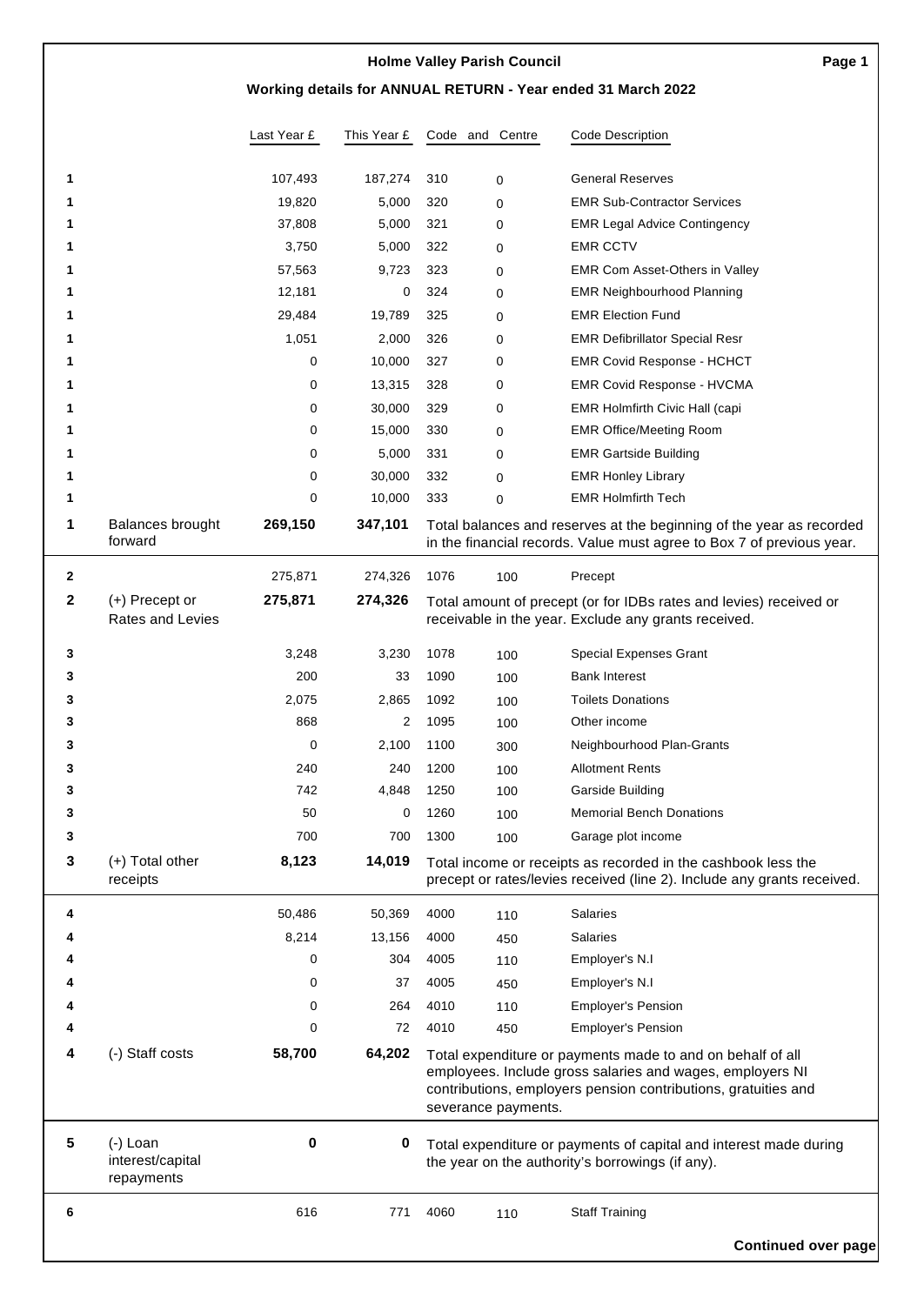## **Working details for ANNUAL RETURN - Year ended 31 March 2022**

|        | Last Year £ | This Year £      |              | Code and Centre | Code Description                                |
|--------|-------------|------------------|--------------|-----------------|-------------------------------------------------|
| 6      | 396         | 398              | 4061         | 150             | <b>Councillor Training</b>                      |
| 6      | 1,000       | 202              | 4200         | 150             | Chairman's Expenses                             |
| 6      | 1,830       | 2,014            | 4205         | 150             | <b>Council Office Supplies</b>                  |
| 6      | 973         | 1,720            | 4210         | 150             | Audit                                           |
| 6      | 300         | 299              | 4215         | 150             | <b>Bank Charges</b>                             |
| 6      | 0           | 4,590            | 4225         | 150             | Elections                                       |
| 6      | 230         | 45               | 4230         | 150             | Repairs & Maintenance                           |
| 6      | 159         | 1,758            | 4235         | 150             | Insurance                                       |
| 6      | 416         | 111              | 4245         | 150             | Office Equipment                                |
| 6      | 10,000      | 10,353           | 4250         | 150             | Office/Room Hire                                |
| 6      | 0           | 450              | 4255         | 150             | Legal Advice Contingency                        |
| 6      | 100         | 35               | 4260         | 150             | <b>FOIA/EIR requests</b>                        |
| 6      | 2,800       | 2,410            | 4265         | 150             | Subscriptions                                   |
| 6      | 288         | 333              | 4275         | 150             | Telephone and Broadband                         |
| 6      | 153         | 0                | 4280         | 150             | Civic Regalia                                   |
| 6      | 0           | 682              | 4300         | 200             | Honley Library                                  |
| 6<br>6 | 0<br>1,149  | 10,000<br>50,000 | 4305<br>4310 | 200             | Holmfirth Tech<br>Holmfirth Civic Hall-Projects |
| 6      | 24,394      | 50,983           | 4315         | 200             | <b>Other Community Assets</b>                   |
| 6      | 15,503      | 19,062           | 4320         | 200<br>200      | Public Toilet - Day to Day                      |
| 6      | 3,350       | 496              | 4325         | 200             | Public Toilet - Lettable Space                  |
| 6      | 2,436       | 2,229            | 4400         | 250             | <b>Electronic Support</b>                       |
| 6      | 5,563       | 18,982           | 4405         | 250             | Grants                                          |
| 6      | 1,470       | 4,931            | 4505         | 300             | Neighbourhood Plan                              |
| 6      | 0           | 250              | 4600         | 350             | <b>Community Champion</b>                       |
| 6      | 0           | 110              | 4605         | 350             | <b>Community Engagement</b>                     |
| 6      | 4,012       | 3,470            | 4610         | 350             | Publications                                    |
| 6      | 0           | 1,000            | 4615         | 350             | Royal Events                                    |
| 6      | 534         | 0                | 4625         | 350             | Website & Media                                 |
| 6      | 358         | 714              | 4630         | 350             | <b>Special Projects</b>                         |
| 6      | 5,000       | 1,560            | 4700         | 400             | <b>CCTV</b>                                     |
| 6      | 4,314       | 4,207            | 4705         | 400             | Christmas Provision                             |
| 6      | 691         | 664              | 4710         | 400             | New Mill - Churchyard                           |
| 6      | 1,075       | 1,064            | 4720         | 400             | Dog Waste                                       |
| 6      | 2,000       | 0                | 4725         | 400             | <b>Patient Transport Scheme</b>                 |
| 6      | 16,914      | 21,167           | 4730         | 400             | Minibus                                         |
| 6      | 289         | 64               | 4735         | 400             | Phone Boxes                                     |
| 6      | 8,605       | 13,467           | 4740         | 400             | Seats & Shelters-Maintenance                    |
| 6      | 5,000       | 8,387            | 4755         | 400             | <b>Youth Facilities</b>                         |
| 6      | 4,825       | 3,282            | 4805         | 450             | <b>Community Mobilisation</b>                   |
| 6      | 4,100       | 0                | 4810         | 450             | <b>Energy Strategy</b>                          |
| 6      | 0           | 7,500            | 4815         | 450             | <b>Transport Strategy</b>                       |
| 6      | 5,000       | 0                | 4825         | 450             | <b>Environment Strategy</b>                     |
| 6      | 5,000       | 0                | 5000         | 600             | <b>HCHCT Relief Costs</b>                       |
| 6      | 6,300       | 0                | 5005         | 600             | <b>Grant to Food Bank</b>                       |
| 6      | 200         | 0                | 5015         | 600             | Grant to HVCMA - SUPPLIES                       |

**Continued over page**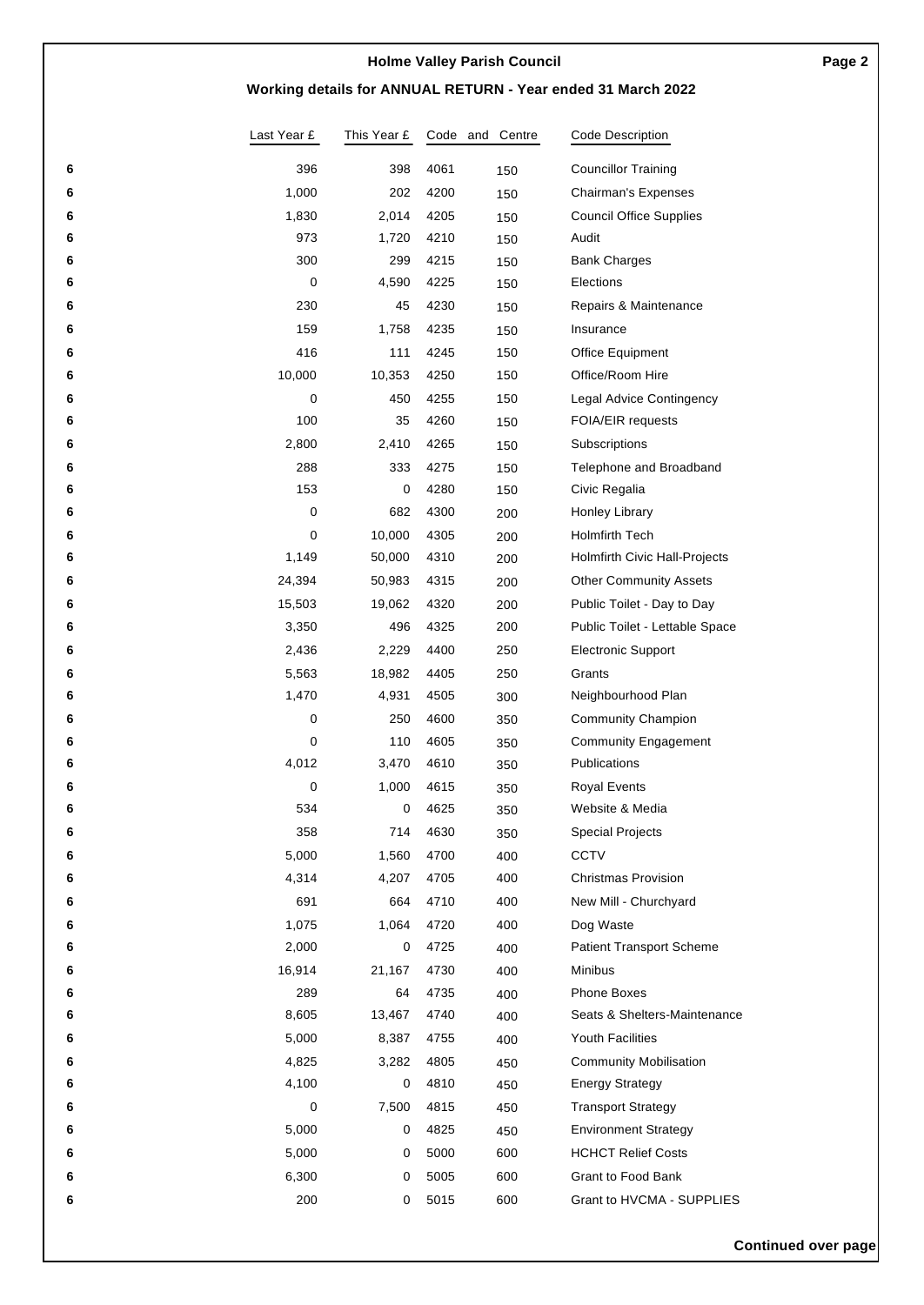| <b>Holme Valley Parish Council</b><br>Page 3 |                                                                          |             |             |                                                                                                                                         |                      |                                                                                                                                       |  |  |
|----------------------------------------------|--------------------------------------------------------------------------|-------------|-------------|-----------------------------------------------------------------------------------------------------------------------------------------|----------------------|---------------------------------------------------------------------------------------------------------------------------------------|--|--|
|                                              |                                                                          |             |             |                                                                                                                                         |                      | Working details for ANNUAL RETURN - Year ended 31 March 2022                                                                          |  |  |
|                                              |                                                                          | Last Year £ | This Year £ |                                                                                                                                         | Code and Centre      | <b>Code Description</b>                                                                                                               |  |  |
| 6                                            | (-) All other<br>payments                                                | 147,343     | 249,759     |                                                                                                                                         |                      | Total expenditure or payments as recorded in the cashbook less<br>staff costs (line 4) and loan interest/capital repayments (line 5). |  |  |
| 7                                            | $(=)$ Balances<br>carried forward                                        | 347,101     | 321,485     | Total balances and reserves at the end of the year. [Must equal<br>$(1+2+3)-(4+5+6)$ ]                                                  |                      |                                                                                                                                       |  |  |
| 8                                            |                                                                          | 121,730     | 107,673     | 200                                                                                                                                     | $\Omega$             | <b>HSBC Current A/C</b>                                                                                                               |  |  |
| 8                                            |                                                                          | 55,679      | 55,679      | 205                                                                                                                                     | 0                    | Money Manager - HSBC                                                                                                                  |  |  |
| 8                                            |                                                                          | 84,959      | 84,659      | 215                                                                                                                                     | $\Omega$             | Current Account-Handelsbanken                                                                                                         |  |  |
| 8                                            |                                                                          | 75,000      | 75,000      | 220                                                                                                                                     | $\Omega$             | <b>CCLA Deposit Fund</b>                                                                                                              |  |  |
| 8                                            | Total value of<br>cash and short<br>term investments                     | 337,368     | 323,011     |                                                                                                                                         | bank reconciliation. | The sum of all current and deposit bank accounts, cash holdings<br>and short term investments held as at 31 March - To agree with     |  |  |
| 9                                            |                                                                          | 5,271,894   | 5,274,894   | 9                                                                                                                                       | 0                    | <b>Total Fixed Assets</b>                                                                                                             |  |  |
| 9                                            | <b>Total fixed assets</b><br>plus long term<br>investments and<br>assets | 5,271,894   | 5,274,894   | The value of all the property the authority owns $-$ it is made up of all<br>its fixed assets and long term investments as at 31 March. |                      |                                                                                                                                       |  |  |
| 10                                           | <b>Total Borrowings</b>                                                  | 0           | 0           | The outstanding capital balance as at 31 March of all loans from<br>third parties (including PWLB).                                     |                      |                                                                                                                                       |  |  |
|                                              |                                                                          |             |             |                                                                                                                                         |                      |                                                                                                                                       |  |  |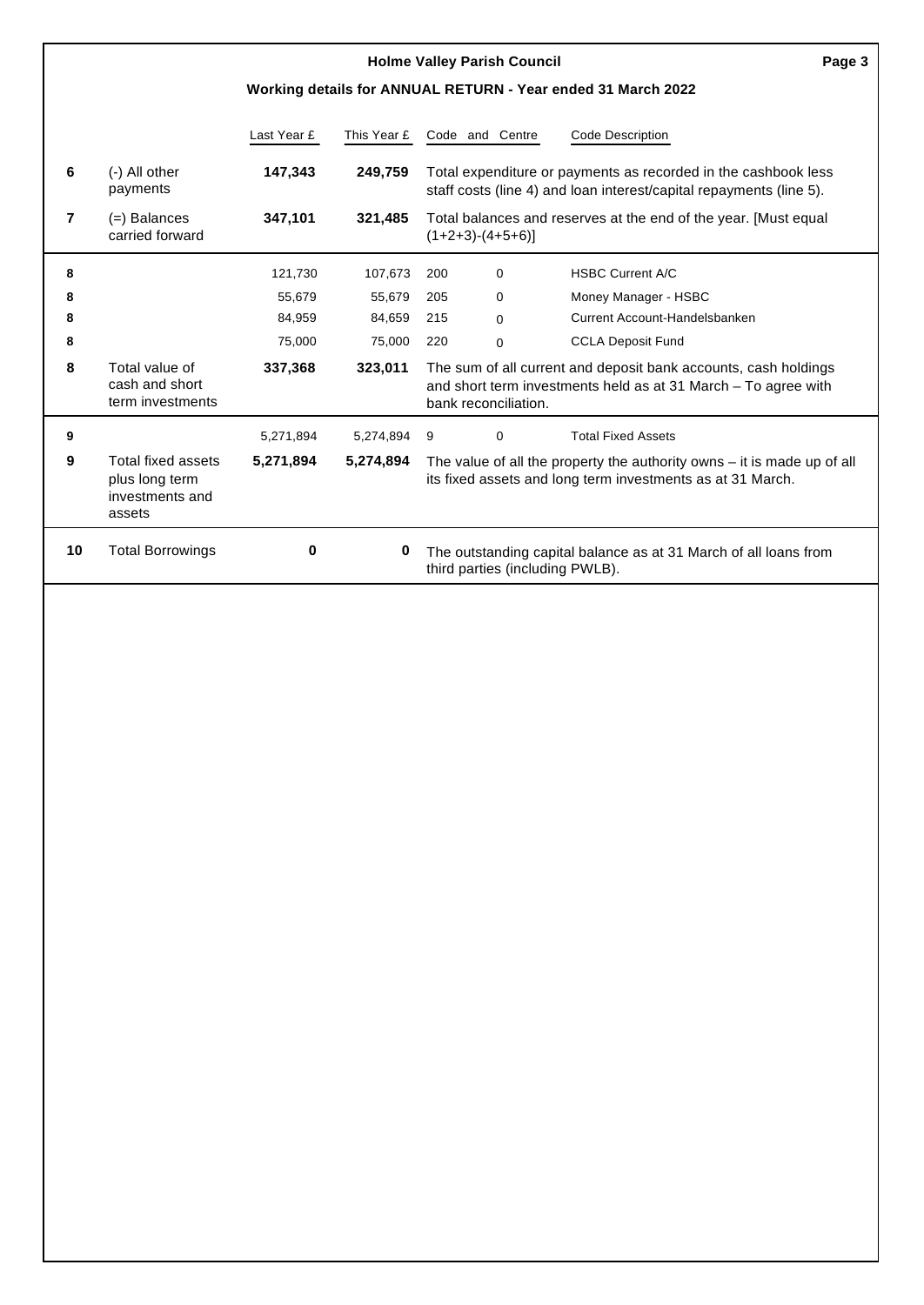#### **Printed from VAT Archive**

| Date: 27/04/2022 | <b>Holme Valley Parish Council</b>                      | Page 1    |
|------------------|---------------------------------------------------------|-----------|
| Time: 12:19      | VAT Return for Month 10 to 12 (01/01/2022 - 31/03/2022) | User: RFO |

| Source                                                                                        | Ledger                                                                                        | Ref No        | Month |                    | Code                 | Gross                                                                                                                          | Net       | <b>VAT</b> |
|-----------------------------------------------------------------------------------------------|-----------------------------------------------------------------------------------------------|---------------|-------|--------------------|----------------------|--------------------------------------------------------------------------------------------------------------------------------|-----------|------------|
| Cashbook                                                                                      | 1                                                                                             |               | 10    |                    |                      | 1,593.96                                                                                                                       | 1,593.96  | 0.00       |
| Cashbook                                                                                      | 1                                                                                             |               | 11    |                    |                      | 874.53                                                                                                                         | 874.53    | 0.00       |
| Cashbook                                                                                      | 1                                                                                             |               | 12    |                    |                      | 1,881.44                                                                                                                       | 1,881.44  | 0.00       |
|                                                                                               |                                                                                               | <b>OUTPUT</b> |       | <b>Total Rate:</b> | z                    | 4,349.93                                                                                                                       | 4,349.93  | 0.00       |
| Cashbook                                                                                      | 1                                                                                             |               | 11    |                    |                      | 255.63                                                                                                                         | 243.46    | 12.17      |
| Cashbook                                                                                      | 1                                                                                             |               | 12    |                    |                      | 648.38                                                                                                                         | 617.51    | 30.87      |
|                                                                                               |                                                                                               | <b>INPUT</b>  |       | <b>Total Rate:</b> | F                    | 904.01                                                                                                                         | 860.97    | 43.04      |
| Cashbook                                                                                      | 1                                                                                             |               | 10    |                    |                      | 627.78                                                                                                                         | 523.16    | 104.62     |
| Cashbook                                                                                      | 1                                                                                             |               | 11    |                    |                      | 4,540.39                                                                                                                       | 3,783.67  | 756.72     |
| Cashbook                                                                                      | 1                                                                                             |               | 12    |                    |                      | 1,496.57                                                                                                                       | 1,247.13  | 249.44     |
|                                                                                               |                                                                                               | <b>INPUT</b>  |       | <b>Total Rate:</b> | S                    | 6,664.74                                                                                                                       | 5,553.96  | 1,110.78   |
| Cashbook                                                                                      | 1                                                                                             |               | 10    |                    |                      | 12,516.87                                                                                                                      | 12,516.87 | 0.00       |
| Cashbook                                                                                      | 4                                                                                             |               | 10    |                    |                      | 25.00                                                                                                                          | 25.00     | 0.00       |
| Cashbook                                                                                      | 1                                                                                             |               | 11    |                    |                      | 11,258.88                                                                                                                      | 11,258.88 | 0.00       |
| Cashbook                                                                                      | 4                                                                                             |               | 11    |                    |                      | 25.00                                                                                                                          | 25.00     | 0.00       |
| Cashbook                                                                                      | 1                                                                                             |               | 12    |                    |                      | 50,261.49                                                                                                                      | 50,261.49 | 0.00       |
|                                                                                               |                                                                                               | <b>INPUT</b>  |       | <b>Total Rate:</b> | z                    | 74,087.24                                                                                                                      | 74,087.24 | 0.00       |
| <b>VAT Return Summary:</b>                                                                    |                                                                                               |               |       |                    | <b>Total Outputs</b> | 4,349.93                                                                                                                       | 4,349.93  | 0.00       |
|                                                                                               |                                                                                               |               |       |                    | <b>Total Inputs</b>  | 81,655.99                                                                                                                      | 80,502.17 | 1,153.82   |
|                                                                                               | VAT due in the period on sales and other outputs                                              |               |       |                    |                      |                                                                                                                                | Box 1     | 0.00       |
|                                                                                               | VAT due in the period on acquisitions of goods made in Northern Ireland from EU Member States |               |       |                    |                      |                                                                                                                                | 2         | 0.00       |
| <b>Total VAT due</b>                                                                          |                                                                                               |               |       |                    |                      |                                                                                                                                | 3         | 0.00       |
|                                                                                               |                                                                                               |               |       |                    |                      | VAT reclaimed in the period on purchases and other inputs (including acquisitions in Northern Ireland from EU member states) 4 |           | 1,153.82   |
| <b>Net VAT to reclaim from HMRC</b>                                                           |                                                                                               |               |       |                    |                      |                                                                                                                                | 5         | 1,153.82   |
|                                                                                               | Total value of sales and all other outputs excluding any VAT                                  |               |       |                    |                      |                                                                                                                                | 6         | 4,349.00   |
|                                                                                               | Total value of purchases and all other inputs excluding any VAT                               |               |       |                    |                      |                                                                                                                                | 7         | 80,502.00  |
|                                                                                               |                                                                                               |               |       |                    |                      | Total value of dispatches of goods and related costs (excluding VAT) from Northern Ireland to EU Member States                 | 8         | 0.00       |
|                                                                                               |                                                                                               |               |       |                    |                      | Total value of acquisitions of goods and related costs (excluding VAT) made in Northern Ireland from EU Member States          | 9         | 0.00       |
| VAT on acquisitions of goods and related costs made in Northern Ireland from EU Member States |                                                                                               |               |       |                    |                      |                                                                                                                                |           | 0.00       |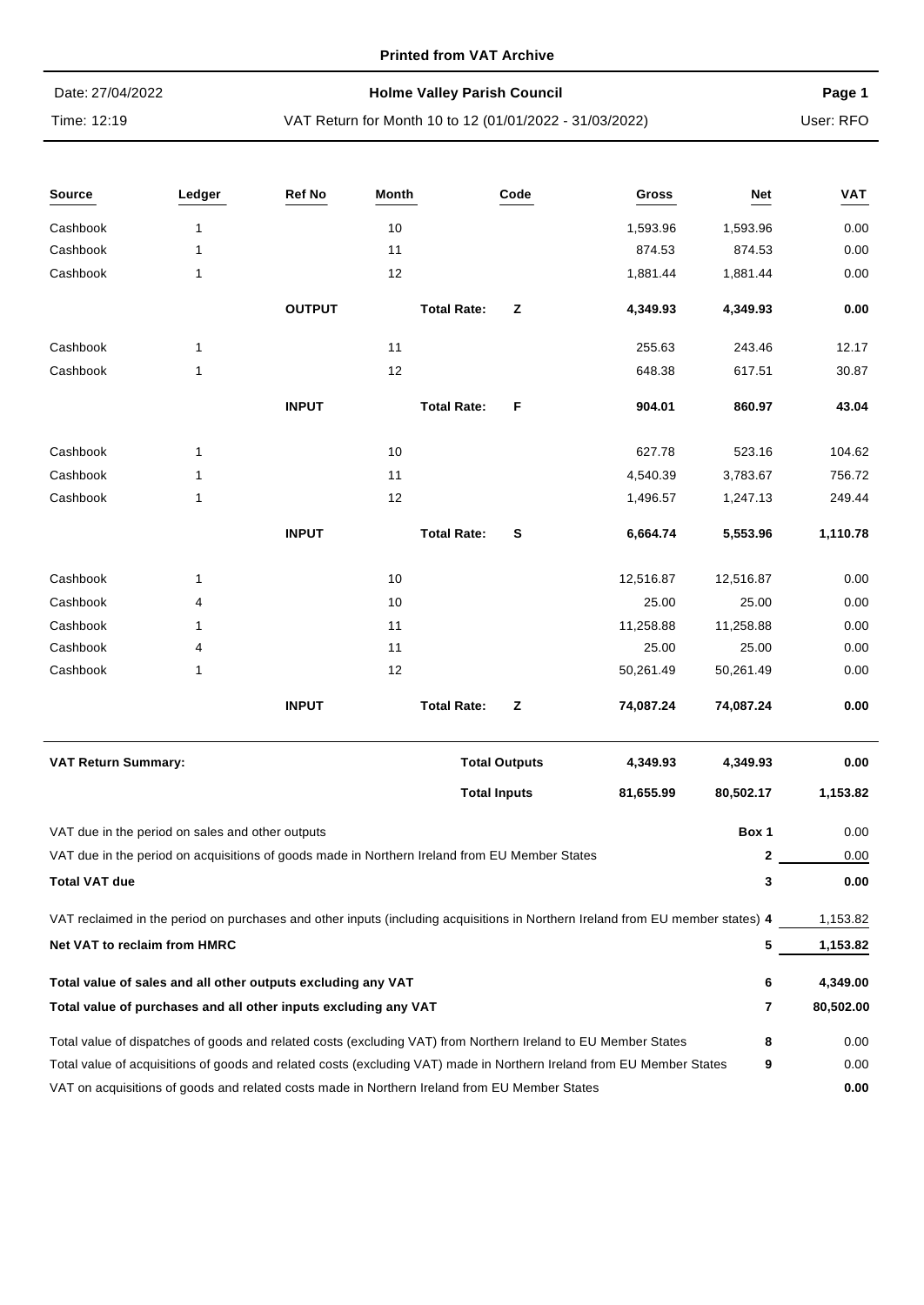27/04/2022

#### 12:22

## **Holme Valley Parish Council**

Page 1

## **Summary Income & Expenditure by Budget Heading 31/03/2022**

**Month No: 12**

#### **Cost Centre Report**

|     |                                         |                              | Actual<br><b>Current Mth</b> | <b>Actual Year</b><br>To Date | Current<br><b>Annual Bud</b> | Variance<br><b>Annual Total</b> | Committed<br>Expenditure | Funds<br>Available | % Spent |
|-----|-----------------------------------------|------------------------------|------------------------------|-------------------------------|------------------------------|---------------------------------|--------------------------|--------------------|---------|
| 100 | Income                                  | Income                       | 2,983                        | 286,245                       | 285,946                      | (299)                           |                          |                    | 100.1%  |
| 110 | <b>Staff Expenditure</b>                | Expenditure                  | 5,294                        | 51,708                        | 53,900                       | 2,192                           |                          | 2,192              | 95.9%   |
| 150 | Administration                          | Expenditure                  | (3,815)                      | 24,718                        | 29,100                       | 4,382                           |                          | 4,382              | 84.9%   |
| 200 | CASC                                    | Expenditure                  | 12,927                       | 131,223                       | 96,000                       | (35, 223)                       |                          | (35, 223)          | 136.7%  |
|     |                                         | plus Transfer from EMR       | 5,000                        | 15,000                        |                              |                                 |                          |                    |         |
|     | Movement to/(from) Gen Reserve          |                              | (7, 927)                     | (116, 223)                    |                              |                                 |                          |                    |         |
| 250 | Finance & Management                    | Expenditure                  | 8,887                        | 21,211                        | 21,650                       | 439                             |                          | 439                | 98.0%   |
|     | 300 Planning                            | Income                       | $\mathbf 0$                  | 2,100                         | $\mathbf 0$                  | (2,100)                         |                          |                    | 0.0%    |
|     |                                         | Expenditure                  | 360                          | 4,931                         | 5,000                        | 69                              |                          | 69                 | 98.6%   |
|     | Movement to/(from) Gen Reserve          |                              | (360)                        | (2,831)                       |                              |                                 |                          |                    |         |
| 350 | <b>Publications &amp; Communication</b> | Expenditure                  | 1,438                        | 5,544                         | 9,450                        | 3,906                           |                          | 3,906              | 58.7%   |
| 400 | <b>Service Provision</b>                | Expenditure                  | 17,673                       | 50,578                        | 54,700                       | 4,122                           |                          | 4,122              | 92.5%   |
| 450 | <b>Climate Emergency</b>                | Expenditure                  | 8,168                        | 24,047                        | 36,000                       | 11,953                          |                          | 11,953             | 66.8%   |
|     |                                         | <b>Grand Totals:- Income</b> | 2,983                        | 288,345                       | 285,946                      | (2, 399)                        |                          |                    | 100.8%  |
|     |                                         | Expenditure                  | 50,933                       | 313,960                       | 305,800                      | (8, 160)                        | 0                        | (8, 160)           | 102.7%  |
|     | Net Income over Expenditure             |                              | (47, 949)                    | (25, 616)                     | (19, 854)                    | 5,762                           |                          |                    |         |
|     |                                         | plus Transfer from EMR       | 5,000                        | 15,000                        |                              |                                 |                          |                    |         |
|     | Movement to/(from) Gen Reserve          |                              | (42, 949)                    | (10, 616)                     |                              |                                 |                          |                    |         |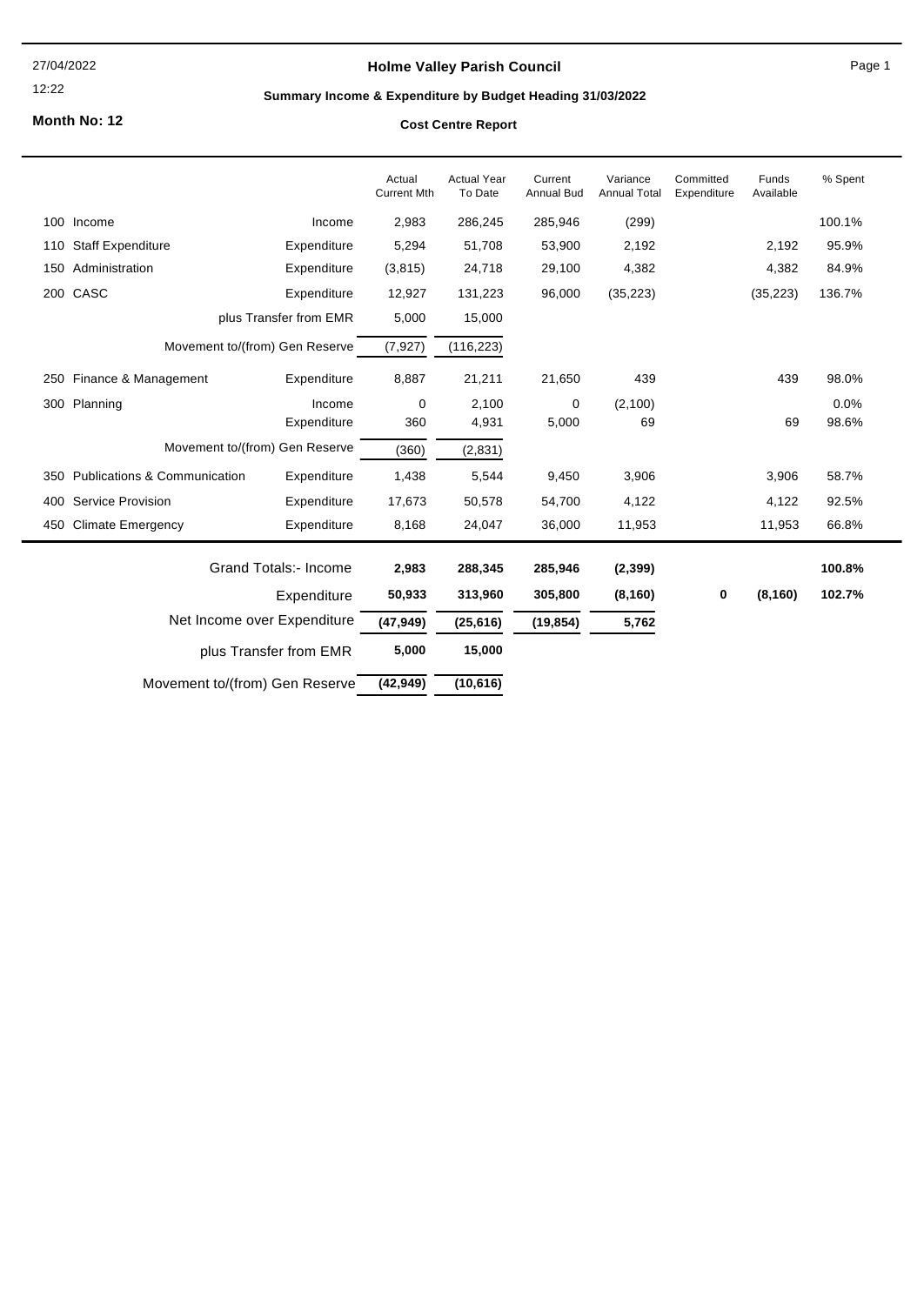12:22

## **Holme Valley Parish Council Canadian Council** Page 1

## **Detailed Income & Expenditure by Budget Heading 31/03/2022**

#### **Month No: 12 Cost Centre Report**

|      |                                    | Actual<br><b>Current Mth</b> | <b>Actual Year</b><br>To Date | Current<br>Annual Bud | Variance<br>Annual Total Expenditure | Committed | Funds<br>Available | % Spent | Transfer<br>to/from EMR |
|------|------------------------------------|------------------------------|-------------------------------|-----------------------|--------------------------------------|-----------|--------------------|---------|-------------------------|
| 100  | Income                             |                              |                               |                       |                                      |           |                    |         |                         |
|      | 1076 Precept                       | 0                            | 274,326                       | 274,326               | 0                                    |           |                    | 100.0%  |                         |
|      | 1078 Special Expenses Grant        | 0                            | 3,230                         | 3,230                 | 0                                    |           |                    | 100.0%  |                         |
|      | 1090 Bank Interest                 | 20                           | 33                            | 600                   | 567                                  |           |                    | 5.5%    |                         |
|      | 1092 Toilets Donations             | 1,361                        | 2,865                         | 2,000                 | (865)                                |           |                    | 143.3%  |                         |
|      | 1095 Other income                  | 2                            | 2                             | 0                     | (2)                                  |           |                    | 0.0%    |                         |
|      | 1200 Allotment Rents               | 0                            | 240                           | 240                   | 0                                    |           |                    | 100.0%  |                         |
|      | 1250 Garside Building              | 1,600                        | 4,848                         | 4,800                 | (48)                                 |           |                    | 101.0%  |                         |
|      | 1260 Memorial Bench Donations      | 0                            | 0                             | 50                    | 50                                   |           |                    | 0.0%    |                         |
|      | 1300 Garage plot income            | 0                            | 700                           | 700                   | 0                                    |           |                    | 100.0%  |                         |
| 110  | <b>Staff Expenditure</b>           |                              |                               |                       |                                      |           |                    |         |                         |
|      | 4000 Salaries                      | (4,804)                      | (50, 369)                     | (53,000)              | 2,631                                |           | 2,631              | 95.0%   |                         |
|      | 4005 Employer's N.I                | 0                            | (304)                         | 0                     | (304)                                |           | (304)              | 0.0%    |                         |
|      | 4010 Employer's Pension            | 0                            | (264)                         | 0                     | (264)                                |           | (264)              | 0.0%    |                         |
|      | 4060 Staff Training                | (490)                        | (771)                         | (900)                 | 130                                  |           | 130                | 85.6%   |                         |
| 150  | Administration                     |                              |                               |                       |                                      |           |                    |         |                         |
| 4061 | <b>Councillor Training</b>         | (60)                         | (398)                         | (900)                 | 503                                  |           | 503                | 44.2%   |                         |
|      | 4200 Chairman's Expenses           | 0                            | (202)                         | (1,000)               | 798                                  |           | 798                | 20.2%   |                         |
|      | 4205 Council Office Supplies       | (194)                        | (2,014)                       | (1,500)               | (514)                                |           | (514)              | 134.3%  |                         |
|      | 4210 Audit                         | (373)                        | (1,720)                       | (1,200)               | (520)                                |           | (520)              | 143.3%  |                         |
|      | 4215 Bank Charges                  | (33)                         | (299)                         | (300)                 | 1                                    |           | 1                  | 99.7%   |                         |
|      | 4220 Conference / Seminars         | 0                            | 0                             | (500)                 | 500                                  |           | 500                | 0.0%    |                         |
|      | 4225 Elections                     | 0                            | (4,590)                       | (5,000)               | 410                                  |           | 410                | 91.8%   |                         |
|      | 4230 Repairs & Maintenance         | 0                            | (45)                          | (1,000)               | 955                                  |           | 955                | 4.5%    |                         |
|      | 4235 Insurance                     | 4,621                        | (1,758)                       | (2,250)               | 492                                  |           | 492                | 78.1%   |                         |
|      | 4240 Travel Allowance              | 0                            | 0                             | (300)                 | 300                                  |           | 300                | 0.0%    |                         |
|      | 4245 Office Equipment              | (4)                          | (111)                         | (300)                 | 189                                  |           | 189                | 37.1%   |                         |
|      | 4250 Office/Room Hire              | (105)                        | (10, 353)                     | (10,000)              | (353)                                |           | (353)              | 103.5%  |                         |
|      | 4255 Legal Advice Contingency      | 0                            | (450)                         | 0                     | (450)                                |           | (450)              | 0.0%    |                         |
|      | 4260 FOIA/EIR requests             | 0                            | (35)                          | (500)                 | 465                                  |           | 465                | 7.0%    |                         |
|      | 4265 Subscriptions                 | (6)                          | (2, 410)                      | (3,000)               | 590                                  |           | 590                | 80.3%   |                         |
|      | 4270 Local Council Award Scheme    | 0                            | 0                             | (100)                 | 100                                  |           | 100                | 0.0%    |                         |
|      | 4275 Telephone and Broadband       | (31)                         | (333)                         | (500)                 | 167                                  |           | 167                | 66.7%   |                         |
|      | 4280 Civic Regalia                 | 0                            | 0                             | (750)                 | 750                                  |           | 750                | 0.0%    |                         |
| 200  | CASC                               |                              |                               |                       |                                      |           |                    |         |                         |
|      | 4300 Honley Library                | 0                            | (682)                         | (15,000)              | 14,318                               |           | 14,318             | 4.5%    |                         |
|      | 4305 Holmfirth Tech                | 0                            | (10,000)                      | 0                     | (10,000)                             |           | (10,000)           | 0.0%    | 10,000                  |
|      | 4310 Holmfirth Civic Hall-Projects | (10,000)                     | (50,000)                      | (10,000)              | (40,000)                             |           | (40,000)           | 500.0%  |                         |
|      | 4315 Other Community Assets        | 0                            | (50, 983)                     | (53,000)              | 2,017                                |           | 2,017              | 96.2%   | 5,000                   |
|      | 4320 Public Toilet - Day to Day    | (2,927)                      | (19,062)                      | (17,000)              | (2,062)                              |           | (2,062)            | 112.1%  |                         |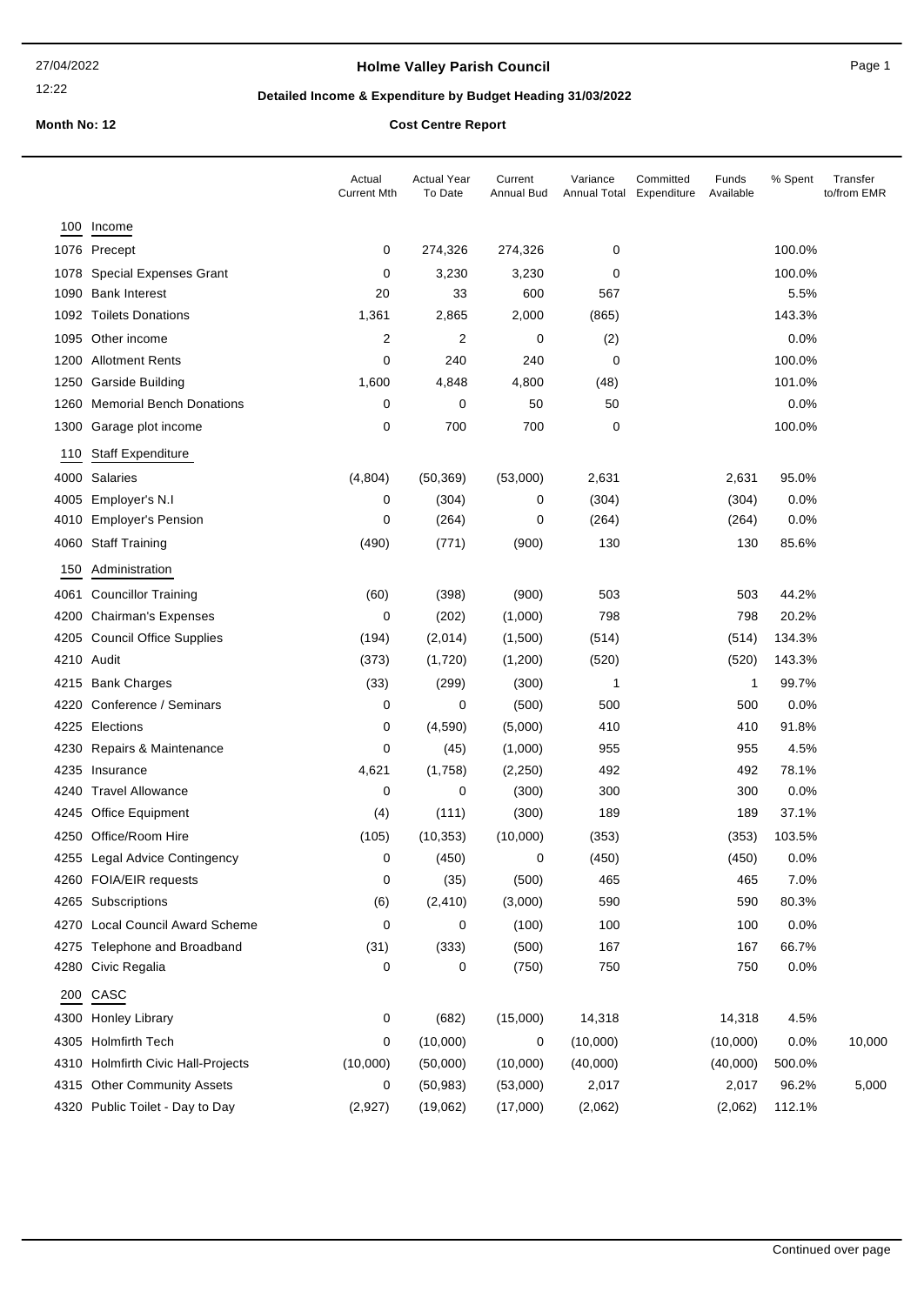## **Holme Valley Parish Council Page 2** Page 2

12:22

## **Detailed Income & Expenditure by Budget Heading 31/03/2022**

# **Month No: 12 Cost Centre Report**

| <b>COST Centre Report</b> |  |  |
|---------------------------|--|--|
|                           |  |  |

|      |                                     | Actual<br><b>Current Mth</b> | <b>Actual Year</b><br>To Date | Current<br>Annual Bud | Variance<br>Annual Total | Committed<br>Expenditure | Funds<br>Available | % Spent | Transfer<br>to/from EMR |
|------|-------------------------------------|------------------------------|-------------------------------|-----------------------|--------------------------|--------------------------|--------------------|---------|-------------------------|
|      | 4325 Public Toilet - Lettable Space | 0                            | (496)                         | (1,000)               | 504                      |                          | 504                | 49.6%   |                         |
| 250  | Finance & Management                |                              |                               |                       |                          |                          |                    |         |                         |
| 4400 | <b>Electronic Support</b>           | (60)                         | (2, 229)                      | (1,650)               | (579)                    |                          | (579)              | 135.1%  |                         |
| 4405 | Grants                              | (8,827)                      | (18, 982)                     | (20,000)              | 1,018                    |                          | 1,018              | 94.9%   |                         |
| 300  | Planning                            |                              |                               |                       |                          |                          |                    |         |                         |
| 1100 | Neighbourhood Plan-Grants           | 0                            | 2,100                         | 0                     | (2,100)                  |                          |                    | 0.0%    |                         |
| 4505 | Neighbourhood Plan                  | (360)                        | (4,931)                       | (5,000)               | 69                       |                          | 69                 | 98.6%   |                         |
| 350  | Publications & Communication        |                              |                               |                       |                          |                          |                    |         |                         |
| 4600 | <b>Community Champion</b>           | (250)                        | (250)                         | (250)                 | 0                        |                          | 0                  | 100.0%  |                         |
| 4605 | <b>Community Engagement</b>         | (110)                        | (110)                         | (100)                 | (10)                     |                          | (10)               | 109.9%  |                         |
| 4610 | Publications                        | 0                            | (3,470)                       | (6,000)               | 2,530                    |                          | 2,530              | 57.8%   |                         |
| 4615 | <b>Royal Events</b>                 | (1,000)                      | (1,000)                       | (1,000)               | 0                        |                          | 0                  | 100.0%  |                         |
| 4620 | <b>Tidy Trader Awards</b>           | 0                            | 0                             | (100)                 | 100                      |                          | 100                | 0.0%    |                         |
| 4625 | Website & Media                     | 0                            | 0                             | (1,000)               | 1,000                    |                          | 1,000              | 0.0%    |                         |
| 4630 | <b>Special Projects</b>             | (78)                         | (714)                         | (1,000)               | 286                      |                          | 286                | 71.4%   |                         |
| 400  | <b>Service Provision</b>            |                              |                               |                       |                          |                          |                    |         |                         |
| 4700 | <b>CCTV</b>                         | (1,560)                      | (1,560)                       | 0                     | (1,560)                  |                          | (1,560)            | 0.0%    |                         |
| 4705 | <b>Christmas Provision</b>          | 0                            | (4,207)                       | (5, 113)              | 906                      |                          | 906                | 82.3%   |                         |
|      | 4710 New Mill - Churchyard          | 0                            | (664)                         | (800)                 | 136                      |                          | 136                | 83.0%   |                         |
| 4720 | Dog Waste                           | (450)                        | (1,064)                       | (1,000)               | (64)                     |                          | (64)               | 106.3%  |                         |
| 4725 | <b>Patient Transport Scheme</b>     | 0                            | 0                             | (1,000)               | 1,000                    |                          | 1,000              | 0.0%    |                         |
| 4730 | Minibus                             | (5,651)                      | (21, 167)                     | (25,000)              | 3,833                    |                          | 3,833              | 84.7%   |                         |
|      | 4735 Phone Boxes                    | 0                            | (64)                          | (400)                 | 336                      |                          | 336                | 16.1%   |                         |
| 4740 | Seats & Shelters-Maintenance        | (1,626)                      | (13, 467)                     | (13,000)              | (467)                    |                          | (467)              | 103.6%  |                         |
|      | 4755 Youth Facilities               | (8,387)                      | (8, 387)                      | (8, 387)              | 1                        |                          | 1                  | 100.0%  |                         |
| 450  | <b>Climate Emergency</b>            |                              |                               |                       |                          |                          |                    |         |                         |
| 4000 | Salaries                            | (1, 108)                     | (13, 156)                     | 0                     | (13, 156)                |                          | (13, 156)          | 0.0%    |                         |
|      | 4005 Employer's N.I                 | 0                            | (37)                          | 0                     | (37)                     |                          | (37)               | 0.0%    |                         |
| 4010 | <b>Employer's Pension</b>           | 0                            | (72)                          | 0                     | (72)                     |                          | (72)               | 0.0%    |                         |
| 4805 | <b>Community Mobilisation</b>       | (159)                        | (3, 282)                      | (17,500)              | 14,218                   |                          | 14,218             | 18.8%   |                         |
| 4810 | <b>Energy Strategy</b>              | 0                            | 0                             | (4,000)               | 4,000                    |                          | 4,000              | 0.0%    |                         |
| 4815 | <b>Transport Strategy</b>           | (6,900)                      | (7,500)                       | (13,000)              | 5,500                    |                          | 5,500              | 57.7%   |                         |
| 4820 | <b>Waste Strategy</b>               | 0                            | 0                             | (500)                 | 500                      |                          | 500                | 0.0%    |                         |
| 4825 | <b>Environment Strategy</b>         | 0                            | 0                             | (1,000)               | 1,000                    |                          | 1,000              | 0.0%    |                         |
|      | <b>Grand Totals:- Income</b>        | 2,983                        | 288,345                       | 285,946               | (2, 399)                 |                          |                    | 100.8%  |                         |
|      | Expenditure                         | 50,933                       | 313,960                       | 305,800               | (8, 160)                 | 0                        | (8, 160)           | 102.7%  |                         |
|      | Net Income over Expenditure         | (47, 949)                    | (25, 616)                     | (19, 854)             | 5,762                    |                          |                    |         |                         |
|      | plus Transfer from EMR              | 5,000                        | 15,000                        |                       |                          |                          |                    |         |                         |
|      | Movement to/(from) Gen Reserve      | (42, 949)                    | (10, 616)                     |                       |                          |                          |                    |         |                         |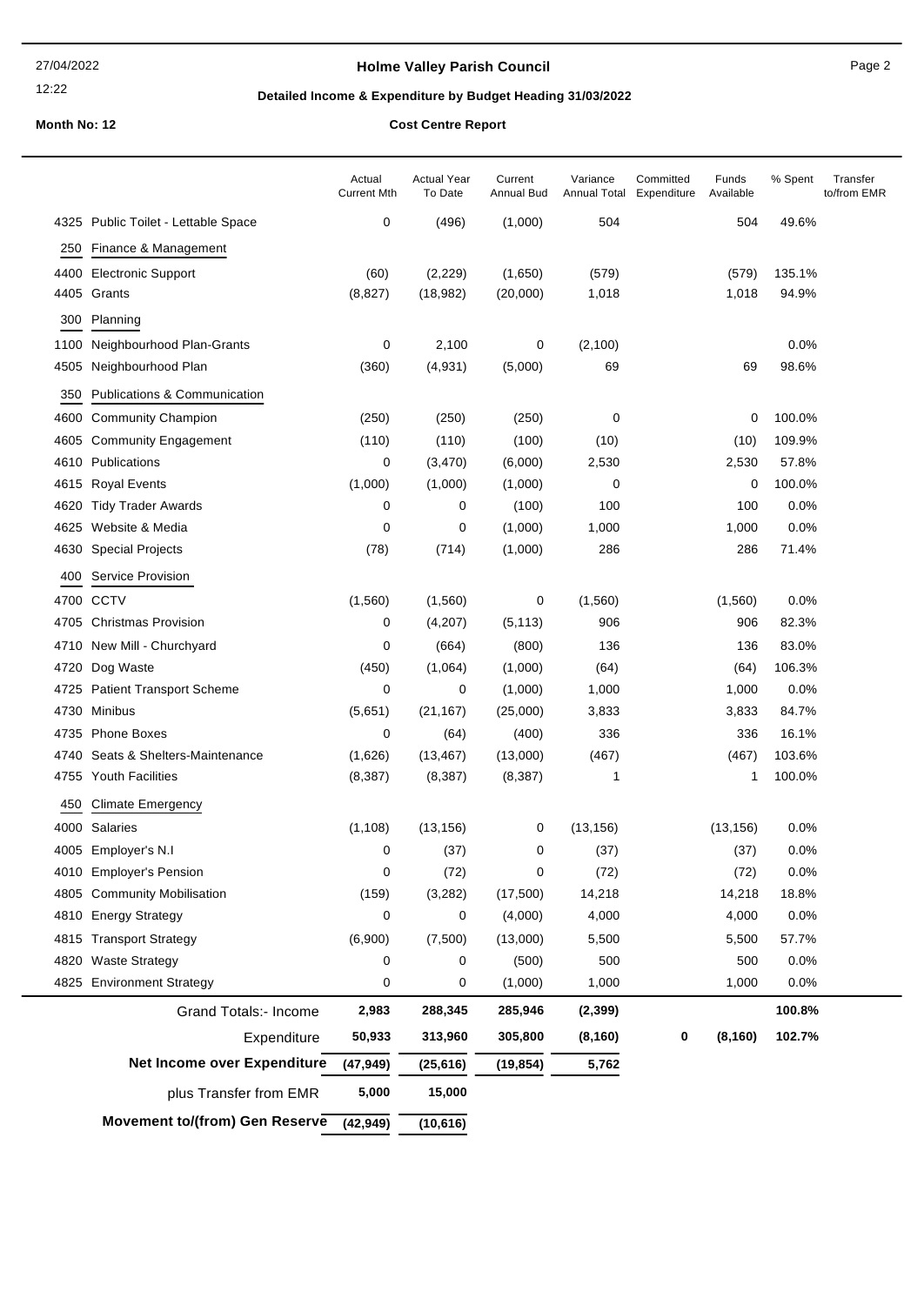# **Income and Expenditure Account for Year Ended 31st March 2022**

| 31st March 2021 |                              | 31st March 2022 |
|-----------------|------------------------------|-----------------|
|                 | <b>Operating Income</b>      |                 |
| 283,994         | Income                       | 286,245         |
| 0               | Planning                     | 2,100           |
| 283,994         | <b>Total Income</b>          | 288,345         |
|                 | <b>Running Costs</b>         |                 |
| 51,102          | <b>Staff Expenditure</b>     | 51,708          |
| 18,645          | Administration               | 24,718          |
| 44,396          | CASC                         | 131,223         |
| 7,999           | Finance & Management         | 21,211          |
| 1,470           | Planning                     | 4,931           |
| 4,904           | Publications & Communication | 5,544           |
| 43,888          | Service Provision            | 50,578          |
| 22,139          | <b>Climate Emergency</b>     | 24,047          |
| 11,500          | <b>COVID Response</b>        | 0               |
| 206,043         | <b>Total Expenditure</b>     | 313,960         |
|                 | <b>General Fund Analysis</b> |                 |
| 107,493         | <b>Opening Balance</b>       | 187,274         |
| 283,994         | Plus : Income for Year       | 288,345         |
| 391,487         |                              | 475,619         |
| 206,043         | Less : Expenditure for Year  | 313,960         |
| 185,444         |                              | 161,658         |
| (1,830)         | Transfers TO / FROM Reserves | (7,048)         |
| 187,274         | <b>Closing Balance</b>       | 168,706         |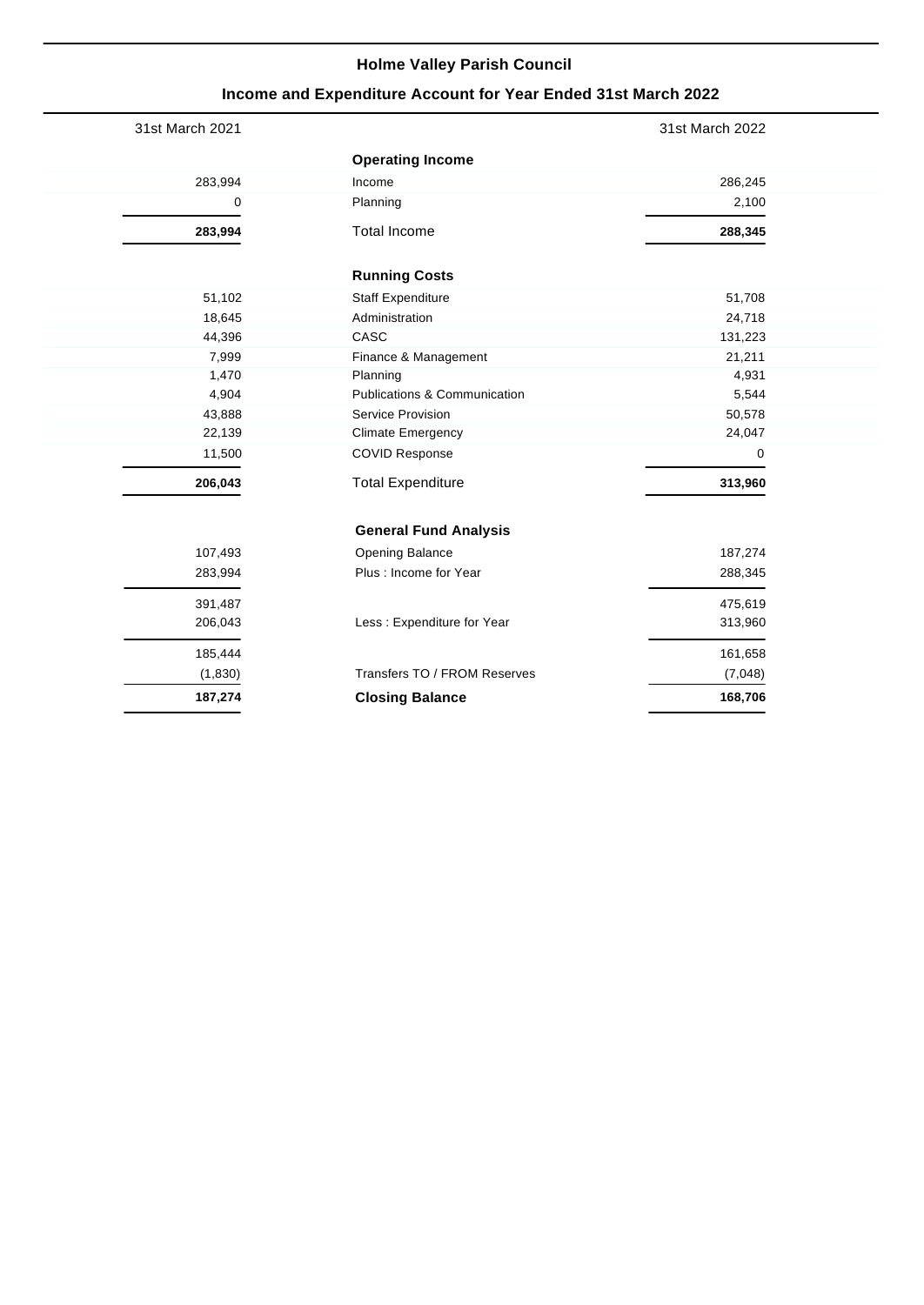# 27/04/2022 **Holme Valley Parish Council**

# 12:30 **Balance Sheet as at 31st March 2022**

| <b>31st March 2021</b> |         |                                              |         | <b>31st March 2022</b> |
|------------------------|---------|----------------------------------------------|---------|------------------------|
|                        |         | <b>Current Assets</b>                        |         |                        |
| 5,484                  |         | Debtors                                      | 1,102   |                        |
| 1,816                  |         | VAT Control A/c                              | 1,154   |                        |
| 6,379                  |         | Prepayments                                  | 0       |                        |
| 121,730                |         | <b>HSBC Current A/C</b>                      | 107,673 |                        |
| 55,679                 |         | Money Manager - HSBC                         | 55,679  |                        |
| 84,959                 |         | Current Account-Handelsbanken                | 84,659  |                        |
| 75,000                 |         | <b>CCLA Deposit Fund</b>                     | 75,000  |                        |
| 351,047                |         |                                              |         | 325,267                |
|                        | 351,047 | <b>Total Assets</b>                          |         | 325,267                |
|                        |         | <b>Current Liabilities</b>                   |         |                        |
| 3,746                  |         | Accruals                                     | 3,781   |                        |
| 200                    |         | Receipts In Advance                          | 0       |                        |
| 3,946                  |         |                                              |         | 3,781                  |
|                        |         |                                              |         |                        |
|                        | 347,101 | <b>Total Assets Less Current Liabilities</b> |         | 321,485                |
|                        |         | <b>Represented By</b>                        |         |                        |
|                        | 187,274 | <b>General Reserves</b>                      |         | 168,706                |
|                        | 5,000   | <b>EMR Sub-Contractor Services</b>           |         | 5,000                  |
|                        | 5,000   | <b>EMR Legal Advice Contingency</b>          |         | 5,000                  |
|                        | 5,000   | <b>EMR CCTV</b>                              |         | 5,000                  |
|                        |         | 9,723 EMR Com Asset-Others in Valley         |         | 11,740                 |
|                        |         | 19,789 EMR Election Fund                     |         | 19,789                 |
|                        |         | 2,000 EMR Defibrillator Special Resr         |         | 2,000                  |
|                        |         | 10,000 EMR Covid Response - HCHCT            |         | 10,000                 |
|                        |         | 13,315 EMR Covid Response - HVCMA            |         | 13,315                 |
|                        |         | 30,000 EMR Holmfirth Civic Hall (capi        |         | 30,000                 |
|                        |         | 15,000 EMR Office/Meeting Room               |         | 15,000                 |
|                        |         | 5,000 EMR Gartside Building                  |         | 5,000                  |
|                        | 30,000  | <b>EMR Honley Library</b>                    |         | 30,000                 |
|                        |         | 10,000 EMR Holmfirth Tech                    |         | $\pmb{0}$              |
|                        | 0       | <b>EMR Holme Moss Viewpoint</b>              |         | 935                    |
|                        | 347,101 |                                              |         | 321,485                |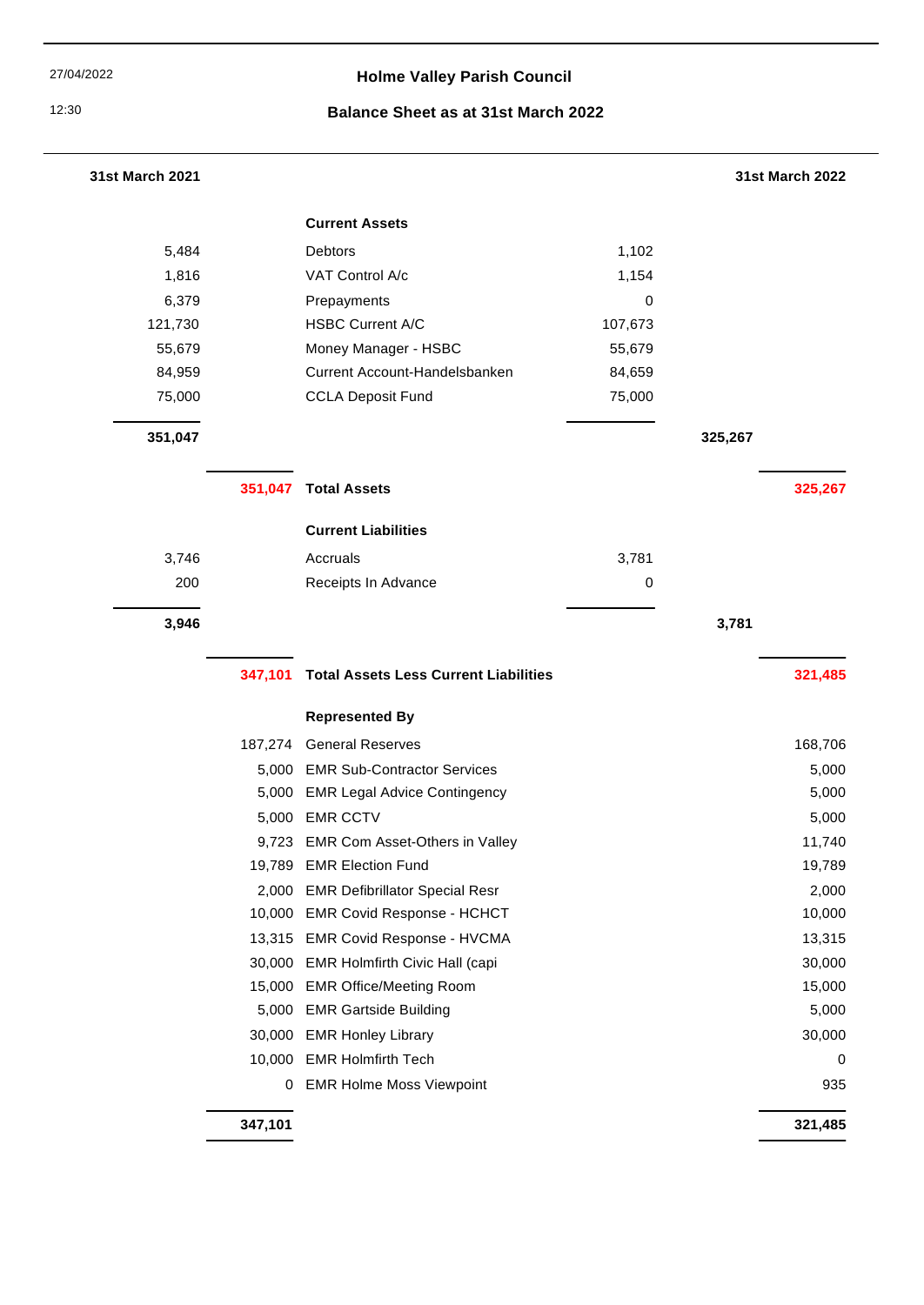27/04/2022 **Holme Valley Parish Council**

12:30 **Balance Sheet as at 31st March 2022**

#### **31st March 2021 31st March 2022**

and reflects its Income and Expenditure during the year. The above statement represents fairly the financial position of the authority as at 31st March 2022

Signed : Chairman

\_\_\_\_\_\_\_\_\_\_\_\_\_\_\_\_\_\_\_\_\_\_\_\_\_\_\_\_\_\_\_\_ Date : \_\_\_\_\_\_\_\_\_\_\_\_\_\_\_\_\_\_\_

Signed : Responsible Financial

\_\_\_\_\_\_\_\_\_\_\_\_\_\_\_\_\_\_\_\_\_\_\_\_\_\_\_\_\_\_\_\_ Date :\_\_\_\_\_\_\_\_\_\_\_\_\_\_\_\_\_\_\_\_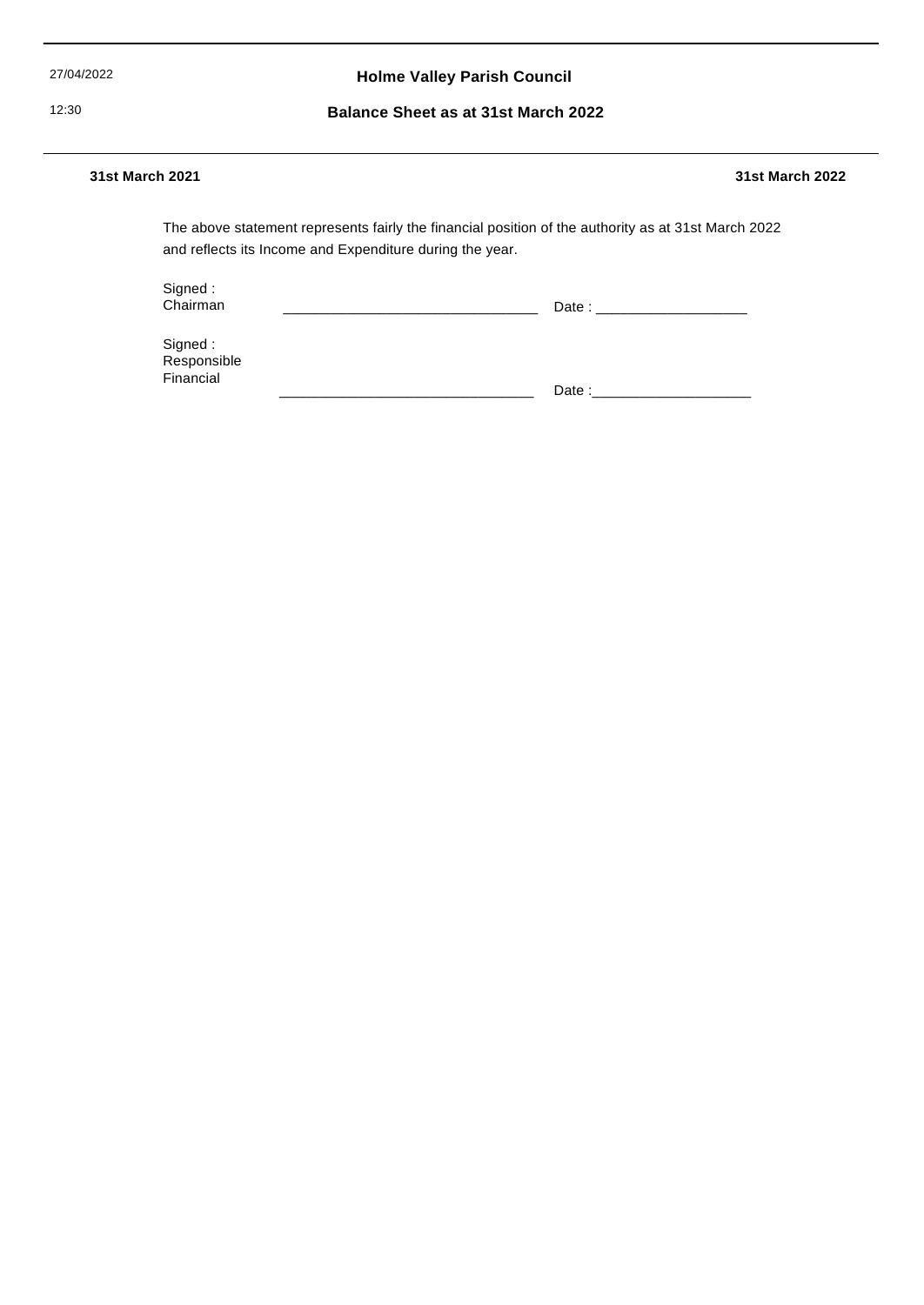12:26

# 27/04/2022 **Holme Valley Parish Council**

**Detailed Balance Sheet - Excluding Stock Movement**

# **Month 12 Date 31/03/2022**

| A/c | Description                                  | Actual    |         |         |
|-----|----------------------------------------------|-----------|---------|---------|
|     | <b>Current Assets</b>                        |           |         |         |
| 100 | Debtors                                      | 1,102     |         |         |
| 105 | <b>VAT Control A/c</b>                       | 1,154     |         |         |
| 200 | <b>HSBC Current A/C</b>                      | 107,673   |         |         |
| 205 | Money Manager - HSBC                         | 55,679    |         |         |
| 215 | Current Account-Handelsbanken                | 84,659    |         |         |
| 220 | <b>CCLA Deposit Fund</b>                     | 75,000    |         |         |
|     | <b>Total Current Assets</b>                  |           | 325,267 |         |
|     | <b>Current Liabilities</b>                   |           |         |         |
| 510 | Accruals                                     | 3,781     |         |         |
|     | <b>Total Current Liabilities</b>             |           | 3,781   |         |
|     | <b>Net Current Assets</b>                    |           |         | 321,485 |
|     | <b>Total Assets less Current Liabilities</b> |           |         | 321,485 |
|     | Represented by :-                            |           |         |         |
| 300 | <b>Current Year Fund</b>                     | (33, 568) |         |         |
| 310 | <b>General Reserves</b>                      | 202,274   |         |         |
| 320 | <b>EMR Sub-Contractor Services</b>           | 5,000     |         |         |
| 321 | <b>EMR Legal Advice Contingency</b>          | 5,000     |         |         |
| 322 | <b>EMR CCTV</b>                              | 5,000     |         |         |
| 323 | <b>EMR Com Asset-Others in Valley</b>        | 11,740    |         |         |
| 325 | <b>EMR Election Fund</b>                     | 19,789    |         |         |
| 326 | <b>EMR Defibrillator Special Resr</b>        | 2,000     |         |         |
| 327 | <b>EMR Covid Response - HCHCT</b>            | 10,000    |         |         |
| 328 | <b>EMR Covid Response - HVCMA</b>            | 13,315    |         |         |
| 329 | <b>EMR Holmfirth Civic Hall (capi</b>        | 30,000    |         |         |
| 330 | <b>EMR Office/Meeting Room</b>               | 15,000    |         |         |
| 331 | <b>EMR Gartside Building</b>                 | 5,000     |         |         |
| 332 | <b>EMR Honley Library</b>                    | 30,000    |         |         |
| 334 | <b>EMR Holme Moss Viewpoint</b>              | 935       |         |         |
|     | 321,485                                      |           |         |         |

Page 1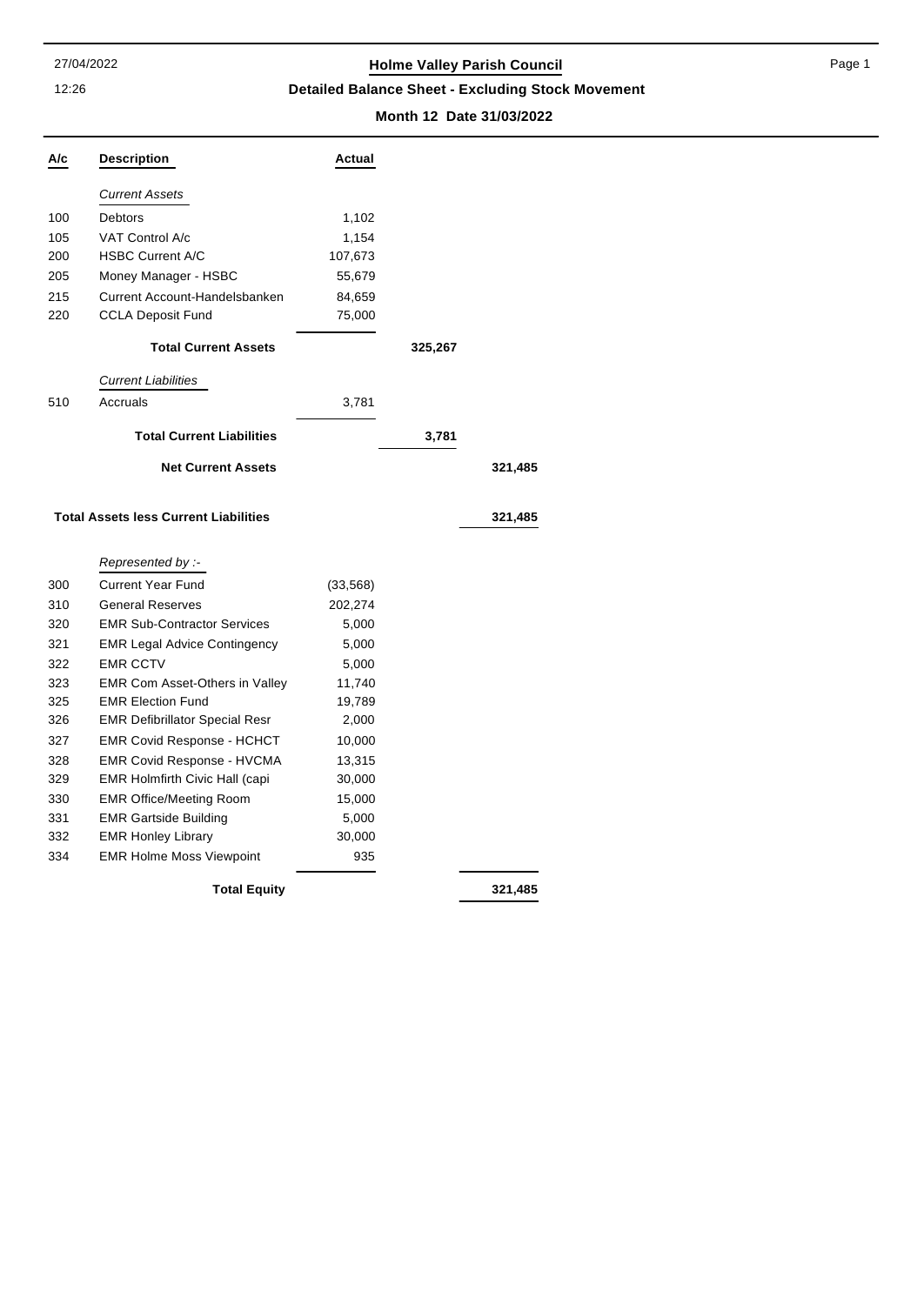|                                |                |            | <b>Account Description</b>     | <b>Balance</b> |                                                                                         |
|--------------------------------|----------------|------------|--------------------------------|----------------|-----------------------------------------------------------------------------------------|
| <b>Bank Statement Balances</b> |                |            |                                |                |                                                                                         |
|                                | $\mathbf{1}$   | 31/03/2022 | <b>HSBC Current A/C</b>        | 107,672.86     |                                                                                         |
|                                | 2              | 31/03/2022 | HSBC - Money Manager           | 55,679.13      |                                                                                         |
|                                | 3              | 31/03/2022 | Notice Deposit - Handelsbanken | 0.00           |                                                                                         |
|                                | 4              | 31/03/2022 | Handelsbanken Current A/C      | 84,658.96      |                                                                                         |
|                                | 5              | 31/03/2022 | <b>CCLA Deposit Fund</b>       | 75,000.00      |                                                                                         |
|                                | 6              | 31/03/2022 | Petty Cash                     | 0.00           |                                                                                         |
|                                |                |            |                                |                | 323,010.95                                                                              |
| Receipts not on Bank Statement |                |            |                                |                |                                                                                         |
|                                | 0              | 31/03/2022 | All Receipts Cleared           | 0.00           |                                                                                         |
|                                |                |            |                                |                | 0.00                                                                                    |
| <b>Closing Balance</b>         |                |            |                                |                |                                                                                         |
|                                |                |            |                                |                |                                                                                         |
| All Cash & Bank Accounts       |                |            |                                |                |                                                                                         |
|                                | 1              |            | <b>HSBC Current A/C</b>        |                |                                                                                         |
|                                | $\overline{2}$ |            | Money Manager - HSBC           |                |                                                                                         |
|                                | 3              |            | Notice Deposit-Handelsbanken   |                |                                                                                         |
|                                | 4              |            | Current Account-Handelsbanken  |                |                                                                                         |
|                                | 5              |            | <b>CCLA Deposit Fund</b>       |                |                                                                                         |
|                                | 6              |            | Petty Cash                     |                |                                                                                         |
|                                |                |            | Other Cash & Bank Balances     |                | 323,010.95<br>107,672.86<br>55,679.13<br>0.00<br>84,658.96<br>75,000.00<br>0.00<br>0.00 |

# **Bank - Cash and Investment Reconciliation as at 31 March 2022**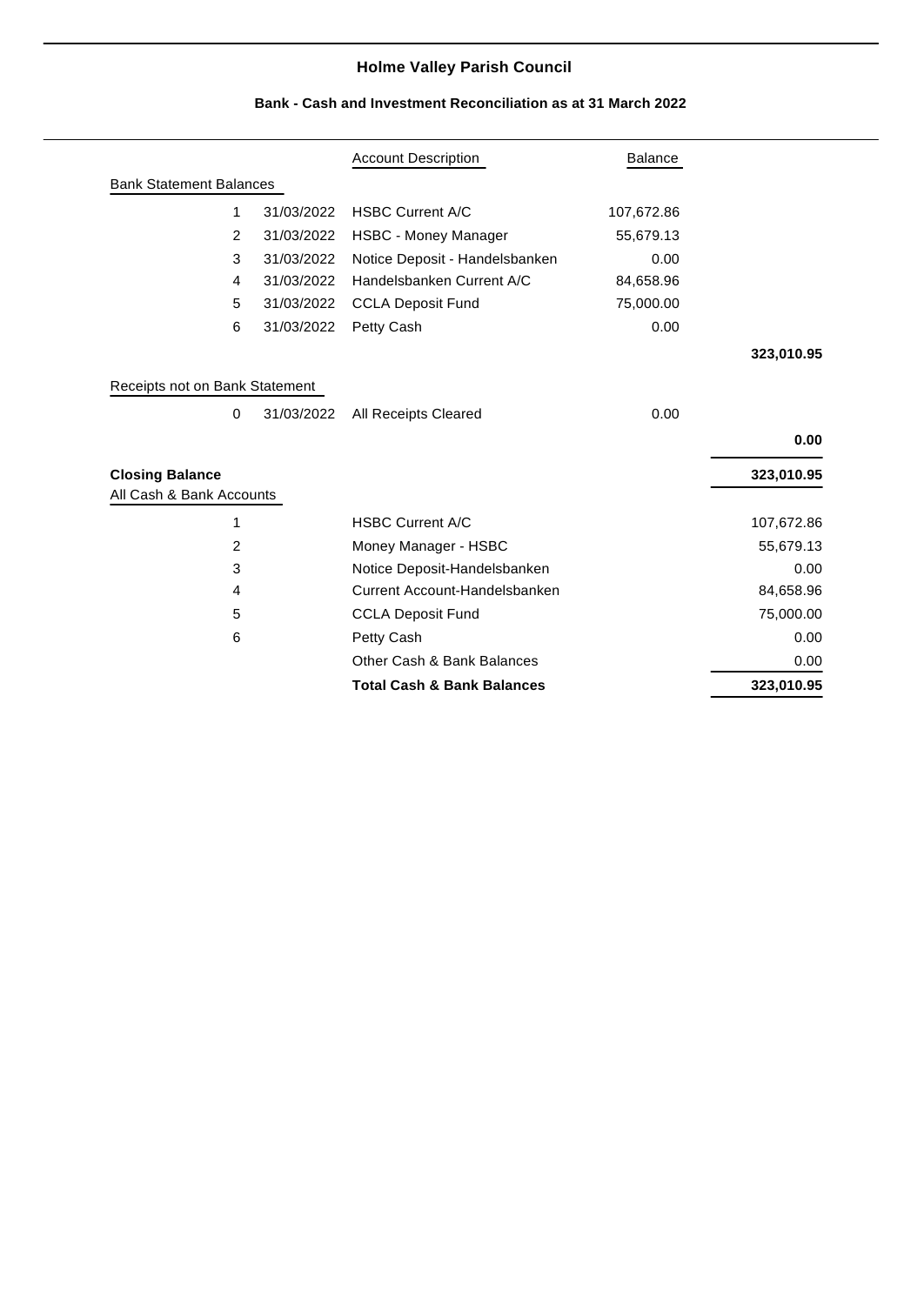# **Supporting Reserves Reconciliation for ANNUAL RETURN 31 March 2022**

Explains the difference between boxes 7 & 8 on the Annual Return

| Code | Description                                | Last Year £ | This Year £ |
|------|--------------------------------------------|-------------|-------------|
|      | <b>Total Reserves</b>                      | 347,101.05  | 321,485.28  |
| 100  | Debtors                                    | 5,484.16    | 1,102.00    |
| 105  | VAT Control A/c                            | 1,816.26    | 1,153.82    |
| 110  | Prepayments                                | 6,378.86    | 0.00        |
|      | <b>Less Total Debtors</b>                  | 13,679.28   | 2,255.82    |
| 510  | Accruals                                   | 3,746.34    | 3,781.49    |
| 520  | Receipts In Advance                        | 200.00      | 0.00        |
|      | <b>Plus Total Creditors</b>                | 3,946.34    | 3,781.49    |
|      | <b>Equals Total Cash and Bank Accounts</b> | 337,368.11  | 323,010.95  |
| 200  | <b>HSBC Current A/C</b>                    | 121,730.02  | 107,672.86  |
| 205  | Money Manager - HSBC                       | 55,679.13   | 55,679.13   |
| 215  | Current Account-Handelsbanken              | 84,958.96   | 84,658.96   |
| 220  | <b>CCLA Deposit Fund</b>                   | 75,000.00   | 75,000.00   |
|      | <b>Total Cash and Bank Accounts</b>        | 337,368.11  | 323,010.95  |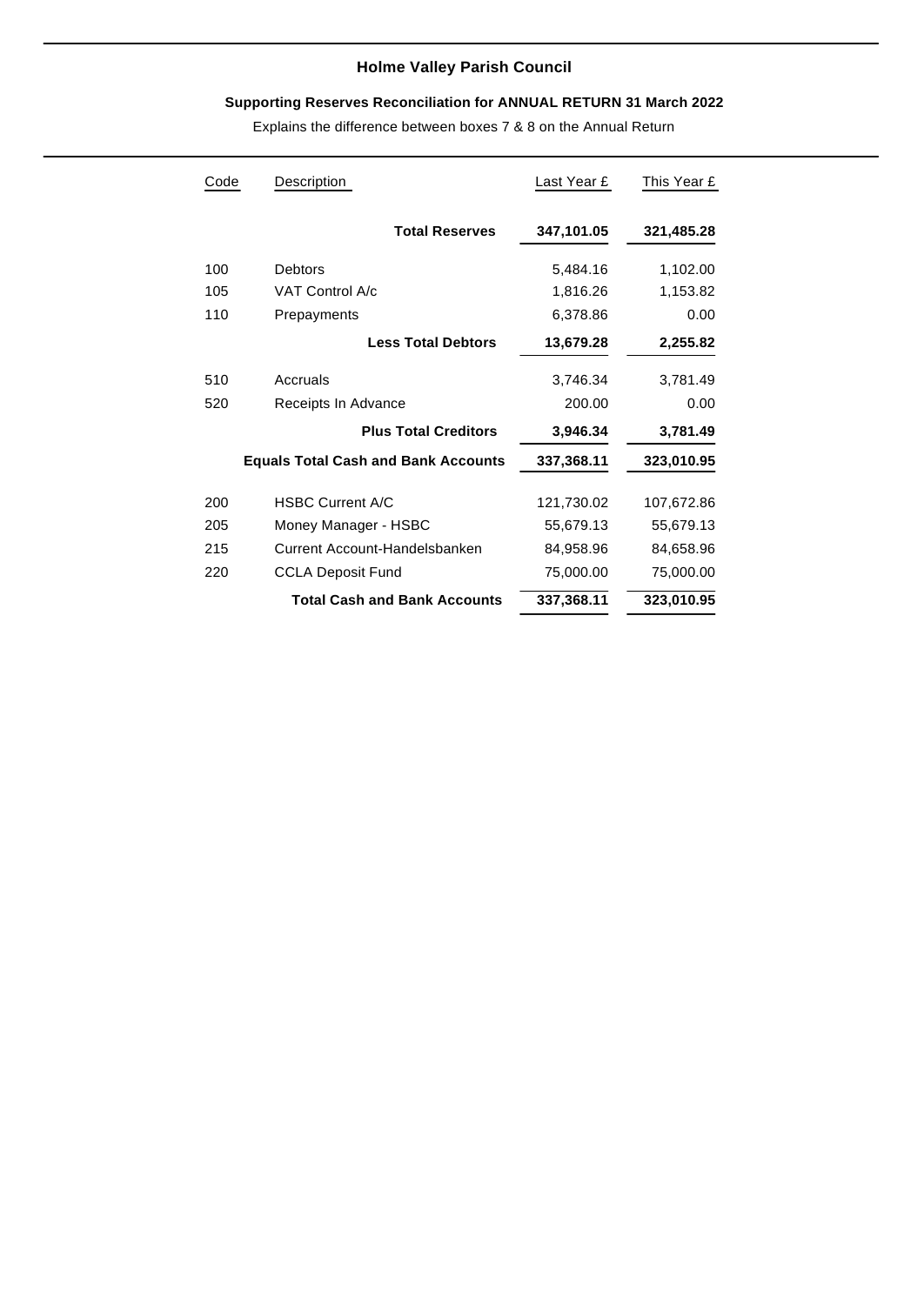Time: 12:33

# **Holme Valley Parish Council Page 1** Page 1

User : RFO

#### Account Number Order

|      | A/c Code Account Name                 |     | <b>Centre Centre Name</b> | Debit      | Credit     |
|------|---------------------------------------|-----|---------------------------|------------|------------|
| 100  | Debtors                               |     |                           | 1,102.00   |            |
| 105  | VAT Control A/c                       |     |                           | 1,153.82   |            |
| 200  | <b>HSBC Current A/C</b>               |     |                           | 107,672.86 |            |
| 205  | Money Manager - HSBC                  |     |                           | 55,679.13  |            |
| 215  | Current Account-Handelsbanken         |     |                           | 84,658.96  |            |
| 220  | <b>CCLA Deposit Fund</b>              |     |                           | 75,000.00  |            |
| 310  | <b>General Reserves</b>               |     |                           |            | 187,274.05 |
| 320  | <b>EMR Sub-Contractor Services</b>    |     |                           |            | 5,000.00   |
| 321  | <b>EMR Legal Advice Contingency</b>   |     |                           |            | 5,000.00   |
| 322  | <b>EMR CCTV</b>                       |     |                           |            | 5,000.00   |
| 323  | EMR Com Asset-Others in Valley        |     |                           |            | 11,740.00  |
| 325  | <b>EMR Election Fund</b>              |     |                           |            | 19,789.00  |
| 326  | <b>EMR Defibrillator Special Resr</b> |     |                           |            | 2,000.00   |
| 327  | <b>EMR Covid Response - HCHCT</b>     |     |                           |            | 10,000.00  |
| 328  | <b>EMR Covid Response - HVCMA</b>     |     |                           |            | 13,315.00  |
| 329  | EMR Holmfirth Civic Hall (capi        |     |                           |            | 30,000.00  |
| 330  | <b>EMR Office/Meeting Room</b>        |     |                           |            | 15,000.00  |
| 331  | <b>EMR Gartside Building</b>          |     |                           |            | 5,000.00   |
| 332  | <b>EMR Honley Library</b>             |     |                           |            | 30,000.00  |
| 334  | <b>EMR Holme Moss Viewpoint</b>       |     |                           |            | 935.00     |
| 510  | Accruals                              |     |                           |            | 3,781.49   |
| 1076 | Precept                               | 100 | Income                    |            | 274,326.00 |
| 1078 | <b>Special Expenses Grant</b>         | 100 | Income                    |            | 3,230.00   |
| 1090 | <b>Bank Interest</b>                  | 100 | Income                    |            | 33.06      |
| 1092 | <b>Toilets Donations</b>              | 100 | Income                    |            | 2,865.00   |
| 1095 | Other income                          | 100 | Income                    |            | 2.00       |
| 1100 | Neighbourhood Plan-Grants             | 300 | Planning                  |            | 2,100.00   |
| 1200 | <b>Allotment Rents</b>                | 100 | Income                    |            | 240.00     |
| 1250 | Garside Building                      | 100 | Income                    |            | 4,848.44   |
| 1300 | Garage plot income                    | 100 | Income                    |            | 700.00     |
| 4000 | <b>Salaries</b>                       | 110 | <b>Staff Expenditure</b>  | 50,369.05  |            |
| 4000 | Salaries                              | 450 | <b>Climate Emergency</b>  | 13,155.79  |            |
| 4005 | Employer's N.I                        | 110 | <b>Staff Expenditure</b>  | 304.03     |            |
| 4005 | Employer's N.I                        | 450 | <b>Climate Emergency</b>  | 36.98      |            |
| 4010 | <b>Employer's Pension</b>             | 110 | <b>Staff Expenditure</b>  | 264.03     |            |
| 4010 | <b>Employer's Pension</b>             | 450 | <b>Climate Emergency</b>  | 72.00      |            |
| 4060 | <b>Staff Training</b>                 | 110 | <b>Staff Expenditure</b>  | 770.50     |            |
| 4061 | <b>Councillor Training</b>            | 150 | Administration            | 397.50     |            |
| 4200 | <b>Chairman's Expenses</b>            | 150 | Administration            | 201.68     |            |
| 4205 | <b>Council Office Supplies</b>        | 150 | Administration            | 2,014.47   |            |
| 4210 | Audit                                 | 150 | Administration            | 1,719.93   |            |
| 4215 | <b>Bank Charges</b>                   | 150 | Administration            | 299.00     |            |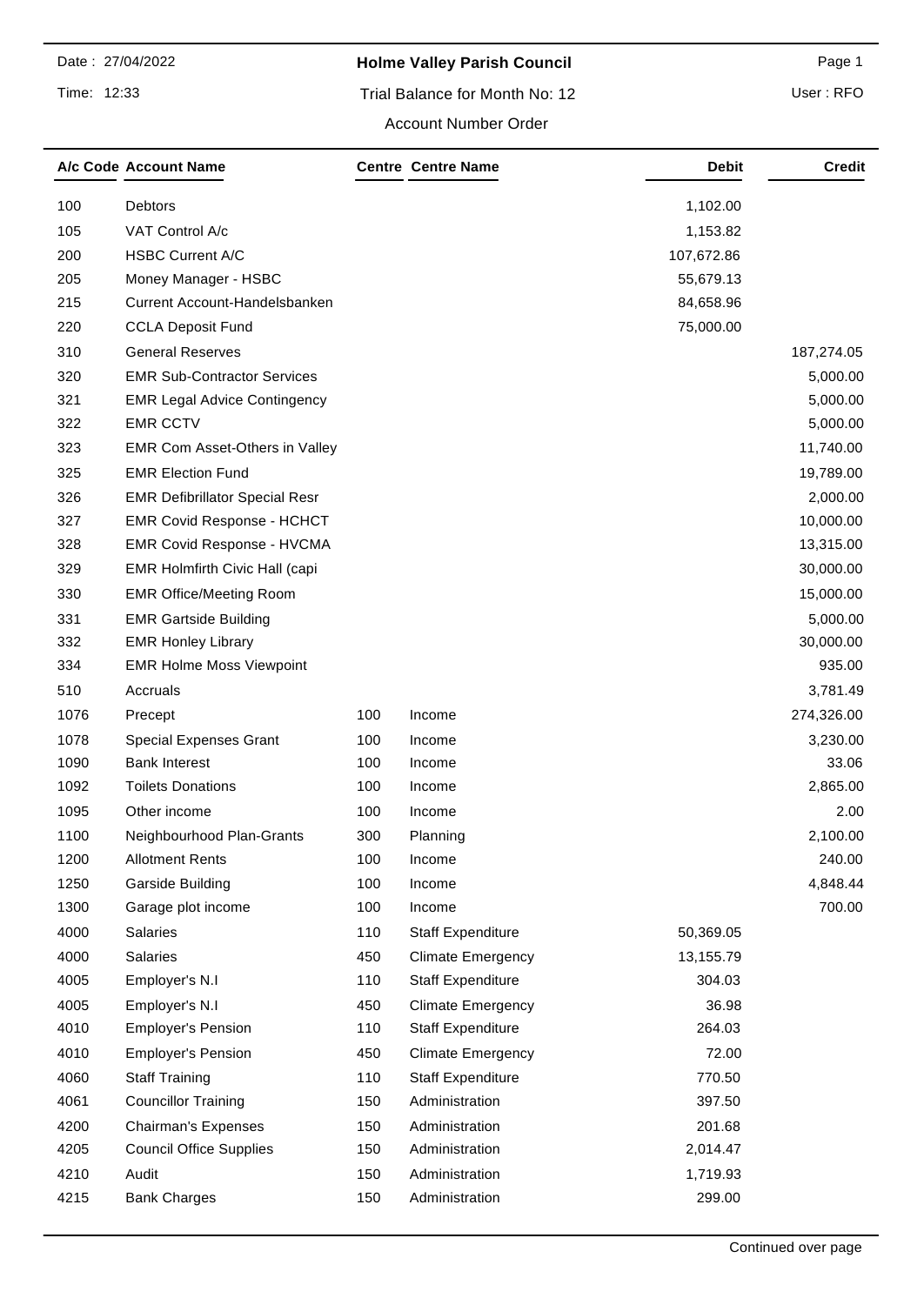Time: 12:33

# **Holme Valley Parish Council Page 2** Page 2

# Trial Balance for Month No: 12

|  |  |  | P |
|--|--|--|---|
|  |  |  |   |

|      | A/c Code Account Name           |     | <b>Centre Centre Name</b>    | <b>Debit</b> | <b>Credit</b> |
|------|---------------------------------|-----|------------------------------|--------------|---------------|
| 4225 | Elections                       | 150 | Administration               | 4,589.99     |               |
| 4230 | Repairs & Maintenance           | 150 | Administration               | 45.00        |               |
| 4235 | Insurance                       | 150 | Administration               | 1,757.95     |               |
| 4245 | Office Equipment                | 150 | Administration               | 111.43       |               |
| 4250 | Office/Room Hire                | 150 | Administration               | 10,352.50    |               |
| 4255 | <b>Legal Advice Contingency</b> | 150 | Administration               | 450.00       |               |
| 4260 | FOIA/EIR requests               | 150 | Administration               | 35.00        |               |
| 4265 | Subscriptions                   | 150 | Administration               | 2,410.00     |               |
| 4275 | Telephone and Broadband         | 150 | Administration               | 333.43       |               |
| 4300 | Honley Library                  | 200 | CASC                         | 681.60       |               |
| 4305 | <b>Holmfirth Tech</b>           | 200 | CASC                         | 10,000.00    |               |
| 4310 | Holmfirth Civic Hall-Projects   | 200 | CASC                         | 50,000.00    |               |
| 4315 | <b>Other Community Assets</b>   | 200 | CASC                         | 50,982.60    |               |
| 4320 | Public Toilet - Day to Day      | 200 | CASC                         | 19,062.15    |               |
| 4325 | Public Toilet - Lettable Space  | 200 | CASC                         | 496.45       |               |
| 4400 | <b>Electronic Support</b>       | 250 | Finance & Management         | 2,229.42     |               |
| 4405 | Grants                          | 250 | Finance & Management         | 18,981.89    |               |
| 4505 | Neighbourhood Plan              | 300 | Planning                     | 4,931.23     |               |
| 4600 | <b>Community Champion</b>       | 350 | Publications & Communication | 250.00       |               |
| 4605 | Community Engagement            | 350 | Publications & Communication | 109.91       |               |
| 4610 | Publications                    | 350 | Publications & Communication | 3,470.23     |               |
| 4615 | <b>Royal Events</b>             | 350 | Publications & Communication | 1,000.00     |               |
| 4630 | <b>Special Projects</b>         | 350 | Publications & Communication | 713.89       |               |
| 4700 | <b>CCTV</b>                     | 400 | Service Provision            | 1,560.00     |               |
| 4705 | <b>Christmas Provision</b>      | 400 | Service Provision            | 4,206.65     |               |
| 4710 | New Mill - Churchyard           | 400 | Service Provision            | 663.74       |               |
| 4720 | Dog Waste                       | 400 | Service Provision            | 1,063.50     |               |
| 4730 | Minibus                         | 400 | Service Provision            | 21,166.80    |               |
| 4735 | Phone Boxes                     | 400 | Service Provision            | 64.40        |               |
| 4740 | Seats & Shelters-Maintenance    | 400 | Service Provision            | 13,466.62    |               |
| 4755 | Youth Facilities                | 400 | Service Provision            | 8,386.50     |               |
| 4805 | <b>Community Mobilisation</b>   | 450 | <b>Climate Emergency</b>     | 3,282.43     |               |
| 4815 | <b>Transport Strategy</b>       | 450 | <b>Climate Emergency</b>     | 7,500.00     |               |
| 5500 | Transfer to/from EMR            |     |                              | 7,952.00     |               |
| 6000 | <b>Transfer from EMR</b>        | 200 | CASC                         |              | 15,000.00     |

| <b>Trial Balance Totals:</b> | 647,179.04 | 647,179.04 |
|------------------------------|------------|------------|
| <b>Difference</b>            | 0.00       |            |